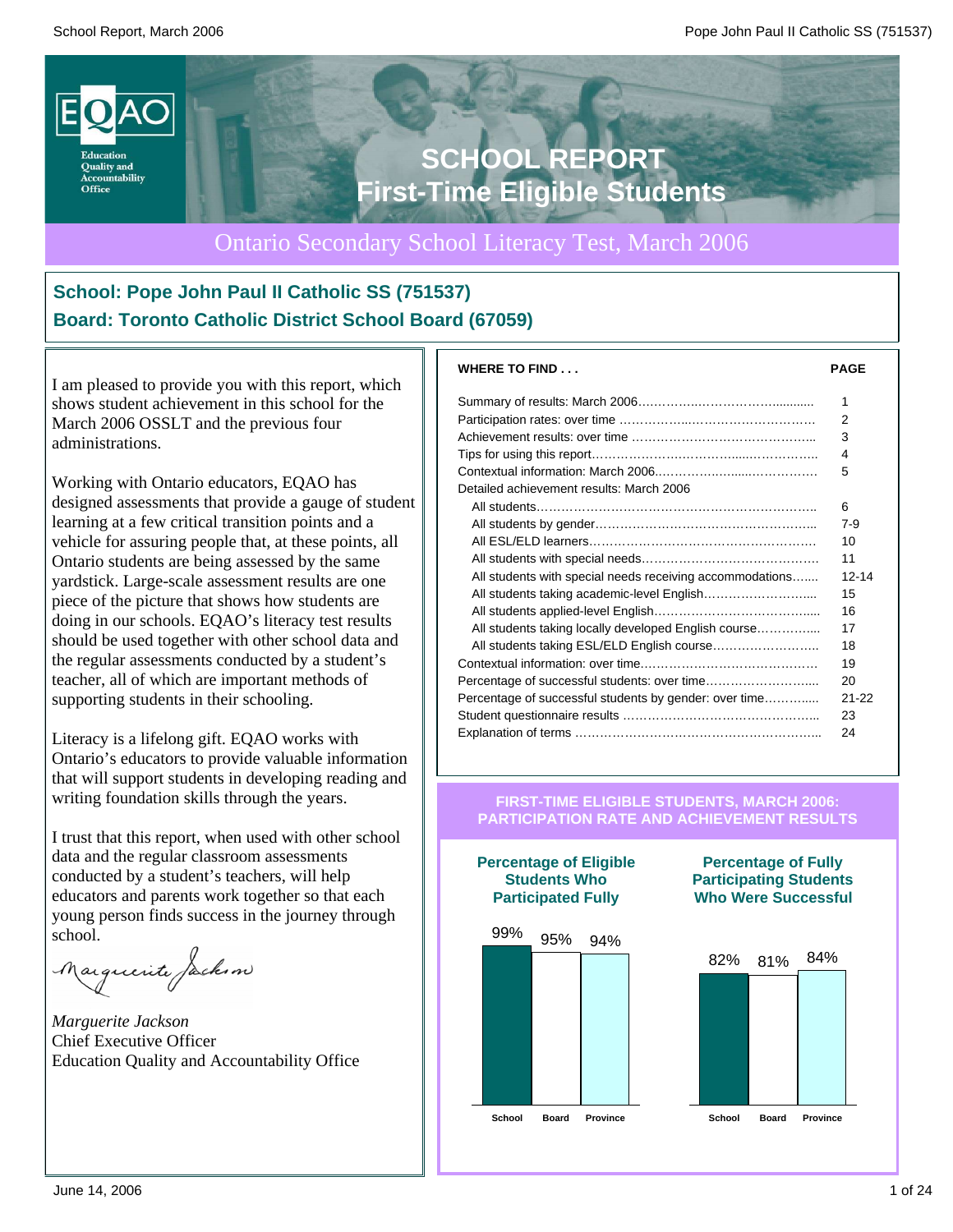

| <b>Number of First-Time Eligible Students</b>                                      |         |         |         |         |         |  |  |  |  |
|------------------------------------------------------------------------------------|---------|---------|---------|---------|---------|--|--|--|--|
| <b>March 2006</b><br>October 2003<br>October 2002<br>Februarv 2002<br>October 2004 |         |         |         |         |         |  |  |  |  |
| School                                                                             | 321     | 322     | 331     | 298     | 334     |  |  |  |  |
| Board                                                                              | 6379    | 6575    | 6 484   | 6911    | 6819    |  |  |  |  |
| Province                                                                           | 141 061 | 146 539 | 157 464 | 160 088 | 158 817 |  |  |  |  |

\* Percentages in graphs may not add up to 100, due to rounding.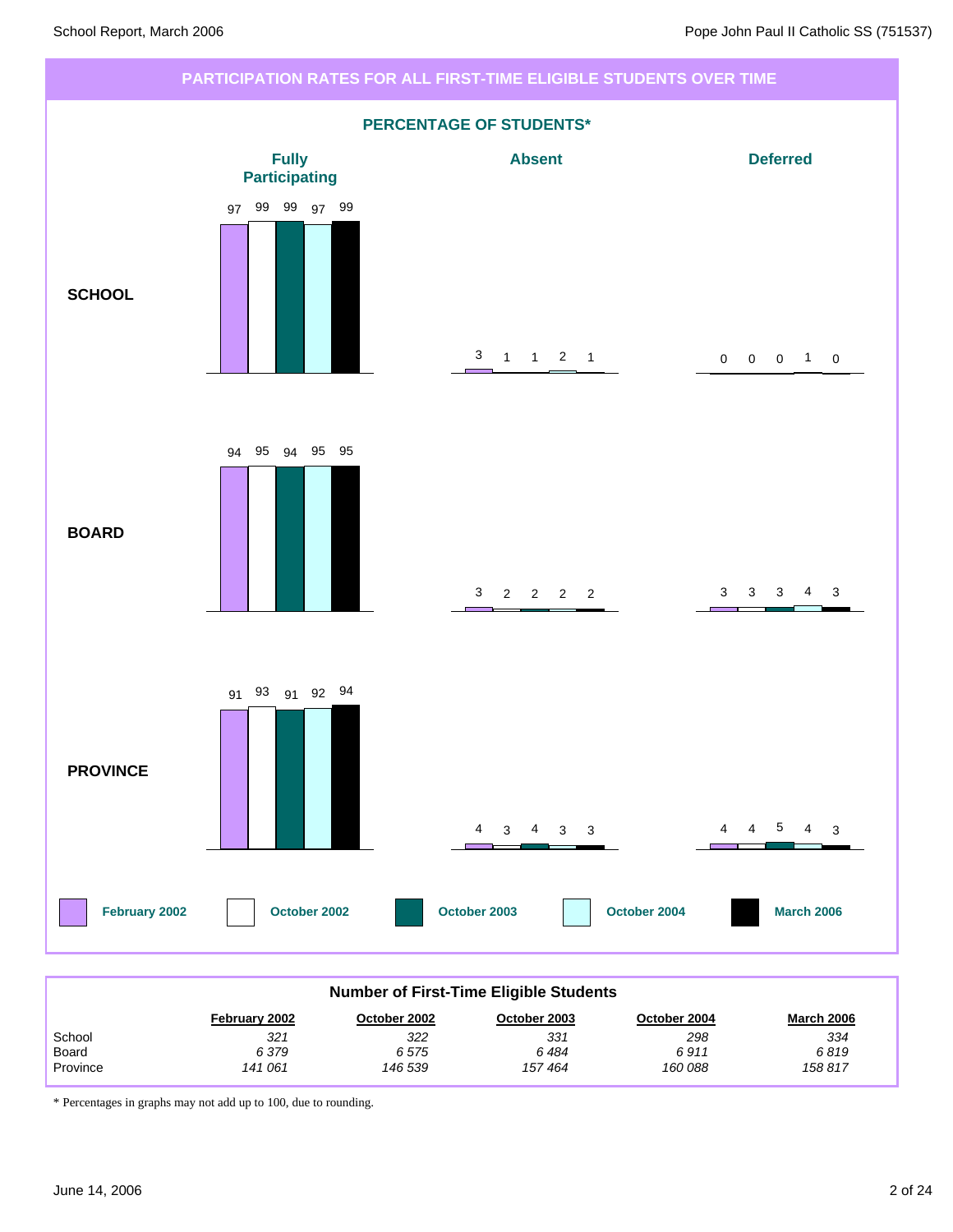# **ACHIEVEMENT RESULTS FOR FULLY PARTICIPATING FIRST-TIME ELIGIBLE STUDENTS OVER TIME PERCENTAGE OF STUDENTS\***



| <b>Number of Fully Participating First-Time Eligible Students</b> |               |              |              |              |                   |  |  |  |
|-------------------------------------------------------------------|---------------|--------------|--------------|--------------|-------------------|--|--|--|
|                                                                   | February 2002 | October 2002 | October 2003 | October 2004 | <b>March 2006</b> |  |  |  |
| School                                                            | 311           | 319          | 328          | 289          | 331               |  |  |  |
| Board                                                             | 5983          | 6247         | 6 1 1 3      | 6533         | 6480              |  |  |  |
| Province                                                          | 129 032       | 136 028      | 143 025      | 147781       | 149 098           |  |  |  |

\* Percentages in graphs may not add up to 100, due to rounding.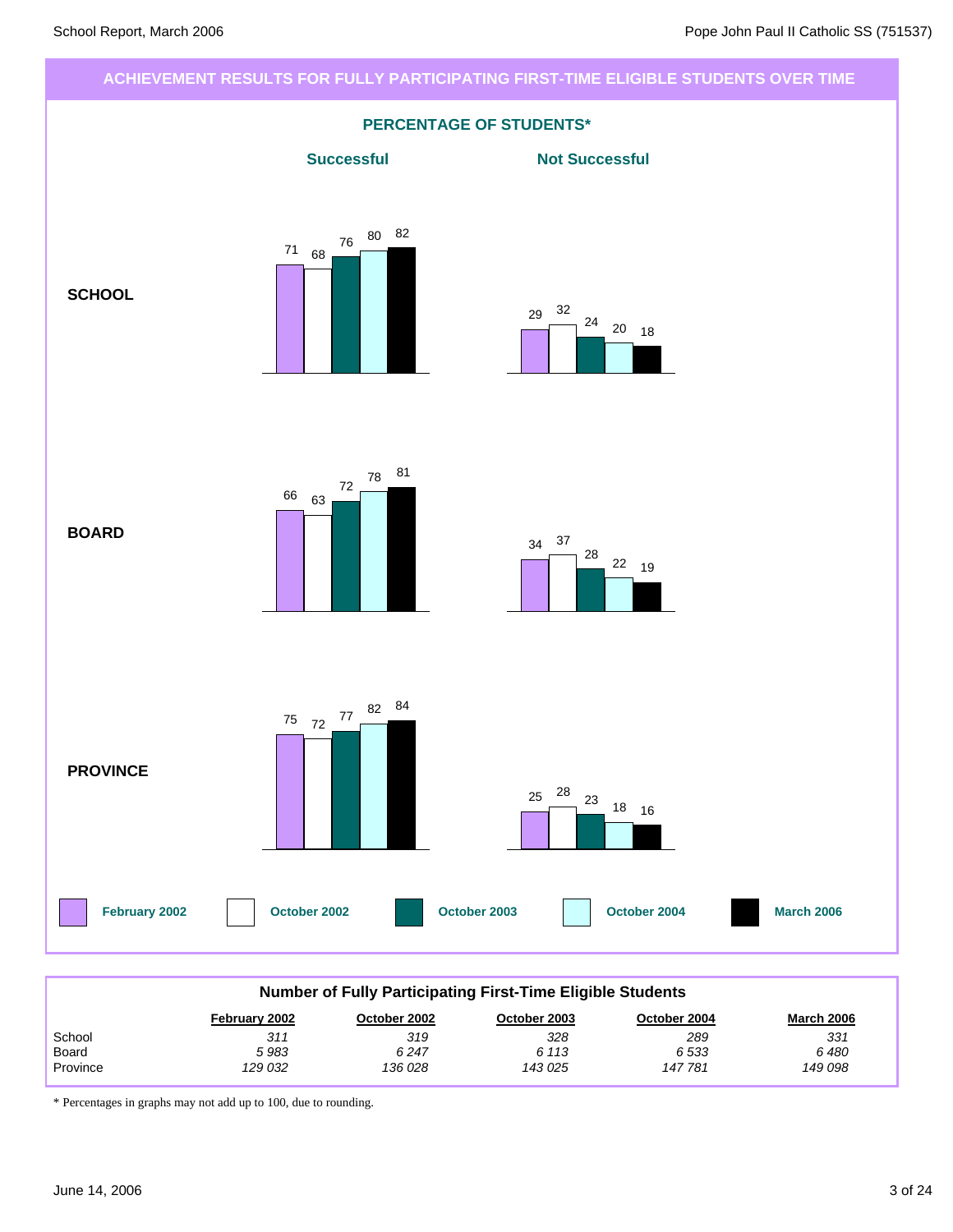Each school is unique. To appreciate the distinctive character of a school, look at the contextual information to understand the features and characteristics of the community it serves.

#### $\mathcal{C}$

This test captures the performance of students at one point in time each year. Consider the results along with other information about students' performance.

#### $\alpha$

Exercise caution when interpreting results for small schools. Results may vary considerably from year to year, and differences may look exaggerated. For example, in a group of 30 students, a difference of 10% represents only three students.

#### $\mathcal{C}$

Trends may be difficult to identify or to interpret. This is especially true in small schools or in schools where there is a high turnover in the student population.

#### $\alpha$

EQAO values students' privacy. Results are not reported publicly for schools where fewer than 15 students fully participated, because it might be possible to identify individual students.

### **TIPS WHAT IS IN THIS REPORT?**

This report shows how well students at this school have met the minimum standard for literacy to the end of Grade 9 as set out in *The Ontario Curriculum.*

#### **This report includes**

- results for this school compared to the board and province;
- a comparison of results over the past five administrations of the test to aid in monitoring improvement and
- information about the characteristics of the students who participated.

#### **Specifically, you will find**

- summary graphs showing participation and success rates;
- $\bullet$  detailed tables and graphs showing results for various groups of students, e.g., by gender, ESL/ELD and
- $\bullet$  an explanation of all terms used in this report.

### **HOW TO USE THIS REPORT**

- $\bullet$  Examine the contextual information to understand the similarities and differences among this school, the board and the province. Consider the challenges that any differences might present.
- $\bullet$  Examine the school results.
	- Are these results consistent with what you would expect?
	- · How do these results compare to the provincial results?
	- How do these results compare over time?
- Speak to the school principal or the school council chair about the goals for improving student performance.

The Education Quality and Accountability Office is an independent agency that gathers information about student achievement through province-wide assessments.

Learn more about us at www.eqao.com.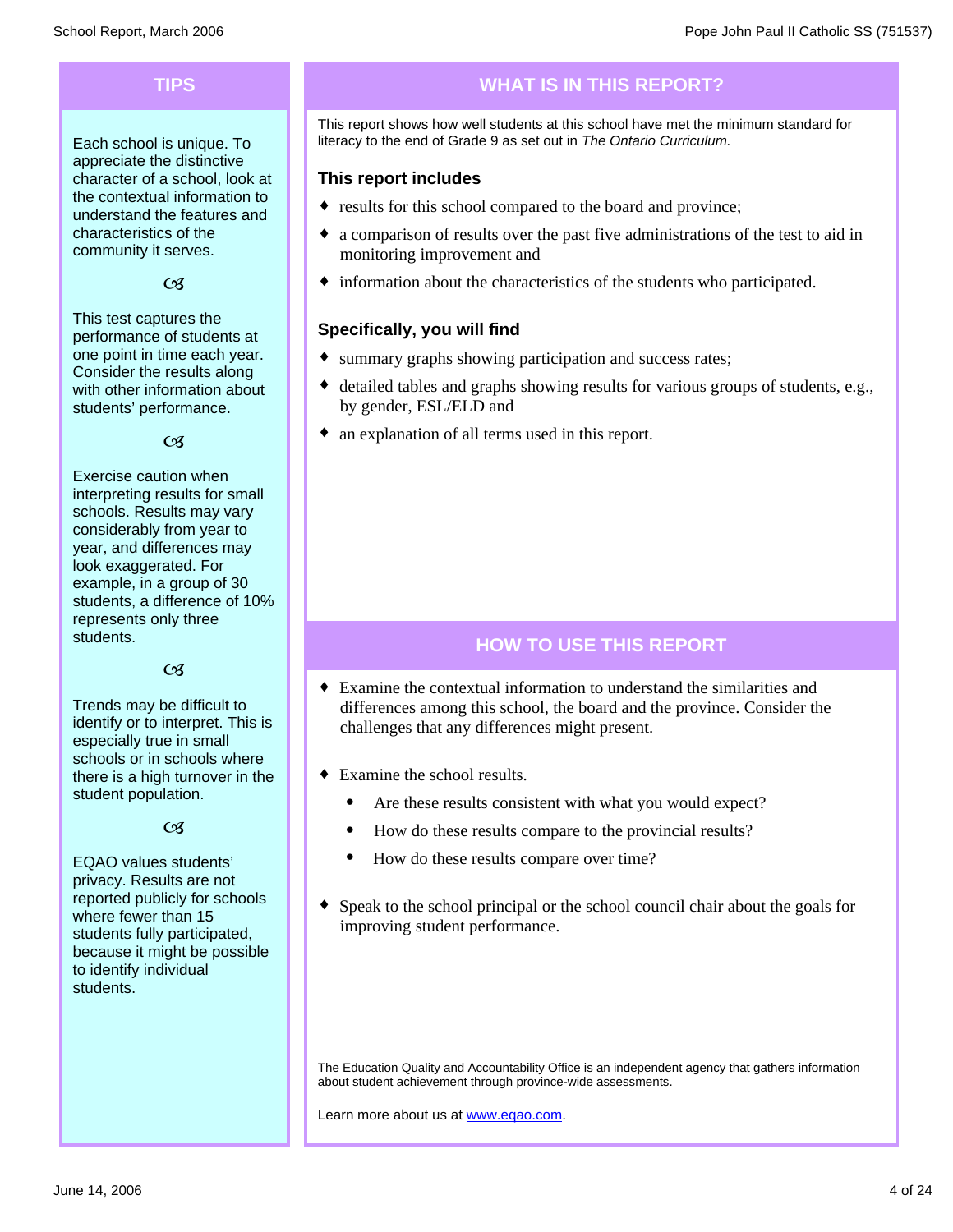#### Contextual Information

This information provides a context for interpreting the school's results for this year in relation to those of the board and the province.

|                                                                                                       | <b>School</b>  |                | <b>Board</b> |          | <b>Province</b> |          |
|-------------------------------------------------------------------------------------------------------|----------------|----------------|--------------|----------|-----------------|----------|
| Number of first-time eligible students                                                                |                | 334            |              | 6819     |                 | 158 817  |
| Number of schools with first-time eligible students                                                   |                | n/a            |              | 35       |                 | 777      |
| Students who were exempted                                                                            |                | $\overline{c}$ |              | 45       |                 | 1617     |
| <b>Participation in the Test</b>                                                                      | 334            |                | 6819         |          | 158 817         |          |
|                                                                                                       | $\#$           | $\%$           | #            | $\%$     | #               | %        |
| Of all first-time eligible students, those who participated fully in the assessment                   | 331            | 99%            | 6480         | 95%      | 149 098         | 94%      |
| Of all first-time eligible students, those who were absent                                            | $\mathfrak{Z}$ | 1%             | 117          | 2%       | 4715            | 3%       |
| Of all first-time eligible students, those who were deferred                                          | 0              | $0\%$          | 222          | 3%       | 5 0 0 4         | 3%       |
| Demographic Information*                                                                              | 334            |                | 6819         |          | 158 817         |          |
|                                                                                                       | #              | $\%$           | #            | $\%$     | #               | %        |
| Gender                                                                                                |                |                |              |          |                 |          |
| Female                                                                                                | 172            | 51%            | 3 5 7 7      | 52%      | 77 358          | 49%      |
| Male                                                                                                  | 162            | 49%            | 3 2 3 9      | 48%      | 81 402          | 51%      |
| Gender not specified                                                                                  | 0              | 0%             | 3            | ${<}1\%$ | 57              | ${<}1\%$ |
| <b>Student Status**</b>                                                                               |                |                |              |          |                 |          |
| English as a second language (ESL) or English literacy development (ELD)<br>learners                  | 0              | 0%             | 276          | 4%       | 6 181           | 4%       |
| ESL/ELD learners receiving special provisions***                                                      | 0              | 0%             | 127          | 2%       | 3 2 2 2         | 2%       |
| Identified as students with special needs (excluding gifted)                                          | 67             | 20%            | 1390         | 20%      | 21 755          | 14%      |
| Students with special needs receiving accommodations (excluding gifted)***                            | 38             | 11%            | 1074         | 17%      | 16 891          | 11%      |
| Level of Study for English****                                                                        |                |                |              |          |                 |          |
| Academic                                                                                              | 260            | 78%            | 4630         | 68%      | 102 066         | 64%      |
| Applied                                                                                               | 68             | 20%            | 1623         | 24%      | 39 273          | 25%      |
| Locally developed                                                                                     | 1              | $<$ l $%$      | 157          | 2%       | 5 191           | 3%       |
| <b>ESL/ELD</b>                                                                                        | 0              | 0%             | 265          | 4%       | 5 5 5 7         | 3%       |
| Demographic Information <sup>®</sup><br>based on Student Questionnaire data)<br>Number of respondants | 327            |                | 6 3 6 1      |          | 147512          |          |
|                                                                                                       | #              | $\%$           | #            | $\%$     | #               | %        |
| Language                                                                                              |                |                |              |          |                 |          |
| First language learned at home was other than English                                                 | 81             | 25%            | 2463         | 39%      | 33 293          | 23%      |
| Speak only or mostly English at home                                                                  | 250            | 76%            | 3620         | 57%      | 112 280         | 76%      |
| Speak another language (or languages) as often as English at home                                     | 64             | 20%            | 1907         | 30%      | 23 140          | 16%      |
| Speak only or mostly another language (or other languages) at home                                    | 13             | 4%             | 807          | 13%      | 11406           | 8%       |

\* Demographic information is provided by schools and/or boards through the **Student Data Collection** process, except data pertaining to "Language," which are gathered from the **Student Questionnaire** completed by students.

\*\* See Explanation of Terms.<br>\*\*\* Percentages are based on f

\*\*\* Percentages are based on fully participating students.<br>\*\*\*\* Data pertaining to level of study for English course m

Data pertaining to level of study for English course may not account for all students; some data may be missing because they were not reported by schools.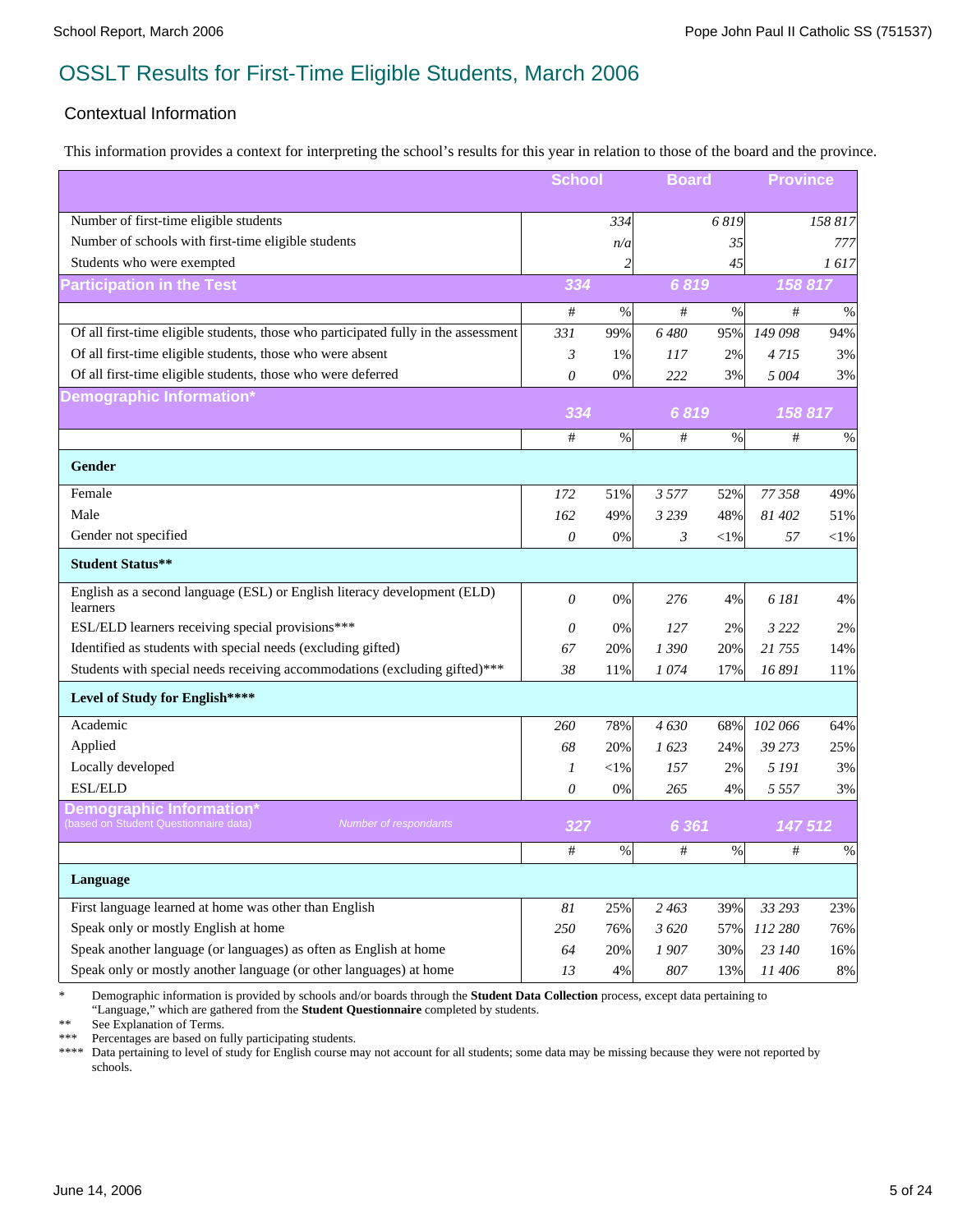#### Results for All First-Time Eligible Students\*

|                            | <b>First-Time Eligible Students</b> |       |                            |                                 |                            |                             |                                 |  |  |  |  |
|----------------------------|-------------------------------------|-------|----------------------------|---------------------------------|----------------------------|-----------------------------|---------------------------------|--|--|--|--|
|                            |                                     |       | All                        |                                 | <b>Fully Participating</b> |                             |                                 |  |  |  |  |
|                            | <b>School</b><br>$# = 334$          |       | <b>Board</b><br>$# = 6819$ | <b>Province</b><br>$# = 158817$ | <b>School</b><br>$# = 331$ | <b>Board</b><br>$# = 6,480$ | <b>Province</b><br>$# = 149098$ |  |  |  |  |
| Successful                 | <b>270</b>                          | 81%   | 77%                        | 79%                             | 82%                        | 81%                         | 84%                             |  |  |  |  |
| Not Successful             | 61                                  | 18%   | 18%                        | 15%                             | 18%                        | 19%                         | 16%                             |  |  |  |  |
| <b>Fully Participating</b> | 331                                 | 99%   | 95%                        | 94%                             |                            |                             |                                 |  |  |  |  |
| Absent                     | 3                                   | $1\%$ | 2%                         | 3%                              |                            |                             |                                 |  |  |  |  |
| Deferred                   | $\theta$                            | 0%    | 3%                         | 3%                              |                            |                             |                                 |  |  |  |  |

### Results for All First-Time Eligible Students



### Results for Fully Participating First-Time Eligible Students



\* Percentages in tables and bar graphs may not add up to 100, due to rounding.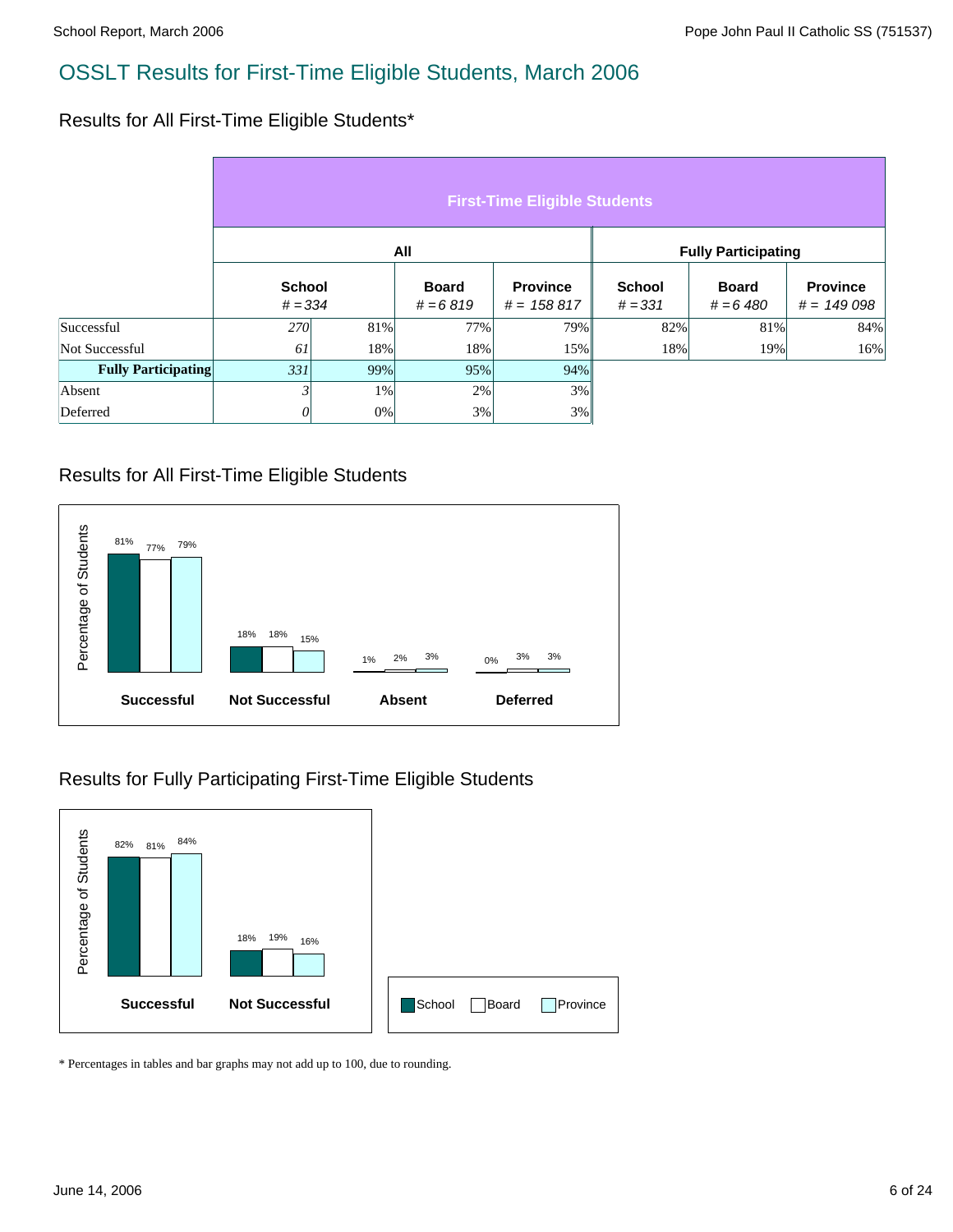### School Results by Gender\*†

|                            | <b>School Results by Gender</b><br><b>First-Time Eligible Students</b> |       |                          |     |                            |                          |  |  |  |
|----------------------------|------------------------------------------------------------------------|-------|--------------------------|-----|----------------------------|--------------------------|--|--|--|
|                            |                                                                        |       | All                      |     | <b>Fully Participating</b> |                          |  |  |  |
|                            | Female<br>$# = 172$                                                    |       | <b>Male</b><br>$# = 162$ |     | <b>Female</b><br>$# = 171$ | <b>Male</b><br>$# = 160$ |  |  |  |
| Successful                 | 147 <sup> </sup>                                                       | 85%   | 123                      | 76% | 86%                        | 77%                      |  |  |  |
| Not Successful             | 24                                                                     | 14%   | 37                       | 23% | 14%                        | 23%                      |  |  |  |
| <b>Fully Participating</b> | 171                                                                    | 99%   | <i>160</i>               | 99% |                            |                          |  |  |  |
| Absent                     |                                                                        | $1\%$ |                          | 1%  |                            |                          |  |  |  |
| Deferred                   | 01                                                                     | 0%    | 0                        | 0%  |                            |                          |  |  |  |

#### School Results for All First-Time Eligible Students by Gender



### School Results for Fully Participating First-Time Eligible Students by Gender



\* Percentages in tables and bar graphs may not add up to 100, due to rounding.

† Based on information provided by schools through the **Student Data Collection** process. Includes only students for whom gender data were available.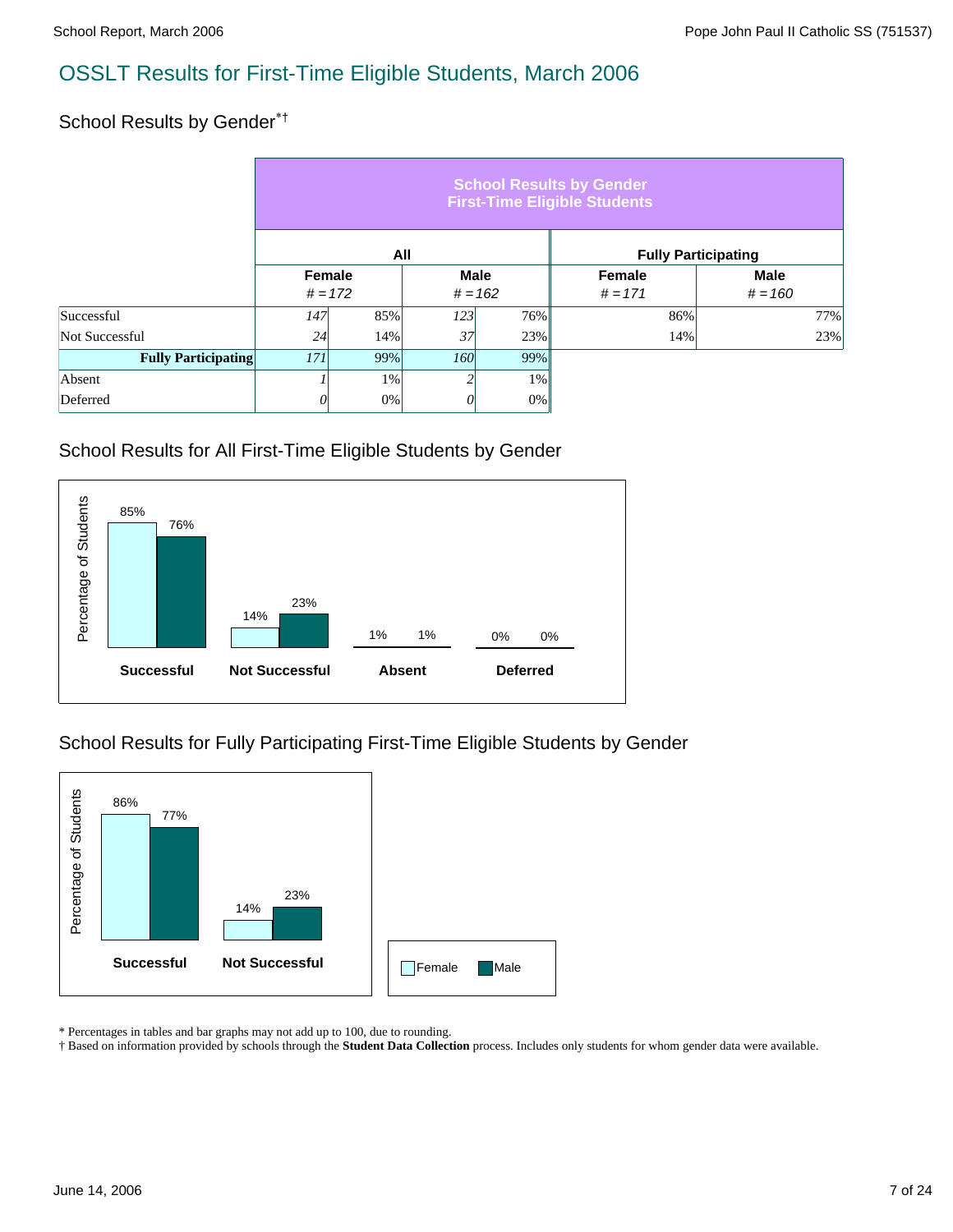#### Board Results by Gender\*†

|                            | <b>Board Results by Gender</b><br><b>First-Time Eligible Students</b> |     |                           |     |                      |                            |  |  |  |
|----------------------------|-----------------------------------------------------------------------|-----|---------------------------|-----|----------------------|----------------------------|--|--|--|
|                            |                                                                       | All |                           |     |                      | <b>Fully Participating</b> |  |  |  |
|                            | Female<br>$# = 3577$                                                  |     | <b>Male</b><br>$# = 3239$ |     | Female<br>$# = 3413$ | <b>Male</b><br>$# = 3.064$ |  |  |  |
| Successful                 | 2891                                                                  | 81% | 2 3 4 5                   | 72% | 85%                  | 77%                        |  |  |  |
| Not Successful             | 522                                                                   | 15% | 719                       | 22% | 15%                  | 23%                        |  |  |  |
| <b>Fully Participating</b> | 3413<br>95%                                                           |     | 3 0 64                    | 95% |                      |                            |  |  |  |
| Absent                     | 56                                                                    | 2%  | 61                        | 2%  |                      |                            |  |  |  |
| Deferred                   | 108                                                                   | 3%  | 114                       | 4%  |                      |                            |  |  |  |

#### Board Results for All First-Time Eligible Students by Gender



### Board Results for Fully Participating First-Time Eligible Students by Gender



\* Percentages in tables and bar graphs may not add up to 100, due to rounding.

† Based on information provided by schools through the **Student Data Collection** process. Includes only students for whom gender data were available.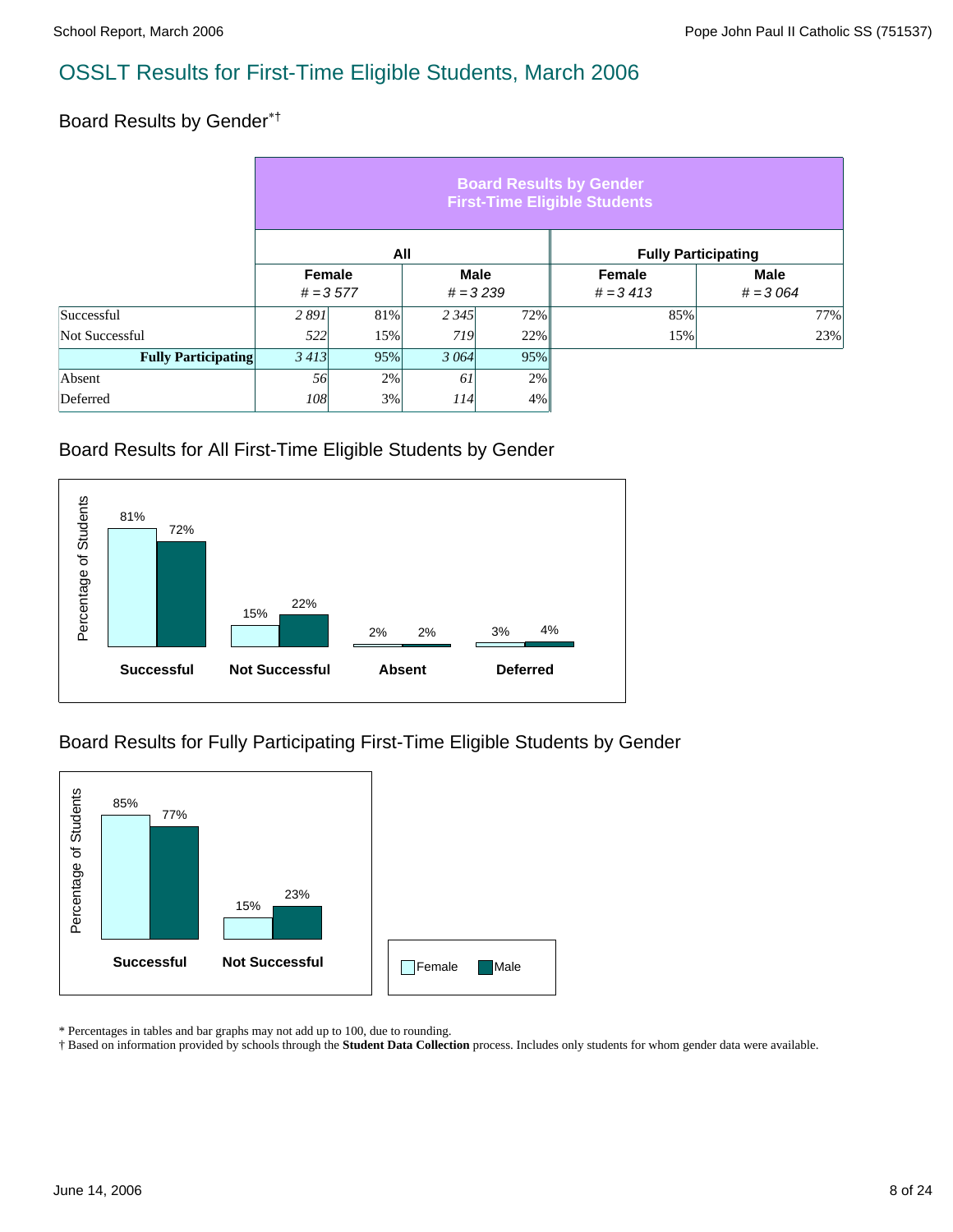#### Provincial Results by Gender\*†

|                            | <b>Provincial Results by Gender</b><br><b>First-Time Eligible Students</b> |                                                       |               |                       |                            |     |  |  |  |
|----------------------------|----------------------------------------------------------------------------|-------------------------------------------------------|---------------|-----------------------|----------------------------|-----|--|--|--|
|                            |                                                                            | All                                                   |               |                       | <b>Fully Participating</b> |     |  |  |  |
|                            |                                                                            | Female<br><b>Male</b><br>$# = 77.358$<br>$# = 81,402$ |               | Female<br>$# = 73081$ | <b>Male</b><br>$# = 75966$ |     |  |  |  |
| Successful                 | 64 393                                                                     | 83%                                                   | 61406         | 75%                   | 88%                        | 81% |  |  |  |
| Not Successful             | 8688                                                                       | 11%                                                   | <i>14 560</i> | 18%                   | 12%                        | 19% |  |  |  |
| <b>Fully Participating</b> | 73 081<br>94%                                                              |                                                       | 75 966        | 93%                   |                            |     |  |  |  |
| Absent                     | 2 2 5 4                                                                    | 3%                                                    | 2455          | 3%                    |                            |     |  |  |  |
| Deferred                   | 2023                                                                       | 3%                                                    | 2981          | 4%                    |                            |     |  |  |  |

#### Provincial Results for All First-Time Eligible Students by Gender



### Provincial Results for Fully Participating First-Time Eligible Students by Gender



\* Percentages in tables and bar graphs may not add up to 100, due to rounding.

† Based on information provided by schools through the **Student Data Collection** process. Includes only students for whom gender data were available.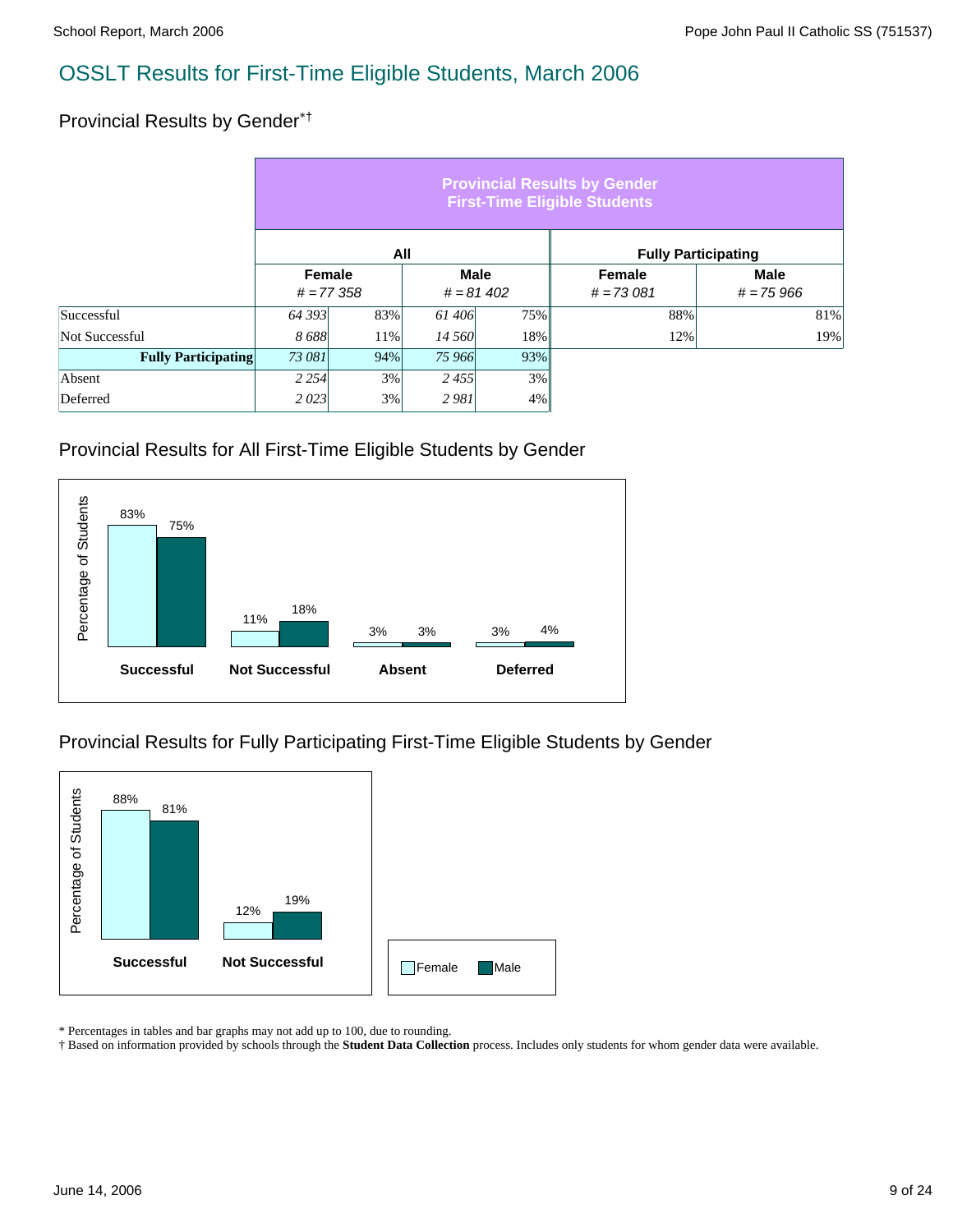Results for English as a Second Language/English Literacy Development Learners\*†

|                            | <b>Results for ESL/ELD Learners</b><br><b>First-Time Eligible Students</b> |     |                           |                                |                            |                            |                               |  |  |  |
|----------------------------|----------------------------------------------------------------------------|-----|---------------------------|--------------------------------|----------------------------|----------------------------|-------------------------------|--|--|--|
|                            |                                                                            |     | All                       |                                |                            | <b>Fully Participating</b> |                               |  |  |  |
|                            | <b>School</b><br>$# = N/D$                                                 |     | <b>Board</b><br>$# = 276$ | <b>Province</b><br>$# = 6 181$ | <b>School</b><br>$# = N/D$ | <b>Board</b><br>$# = 165$  | <b>Province</b><br>$# = 4066$ |  |  |  |
| Successful                 | N/D                                                                        | N/D | 29%                       | 34%                            | N/D                        | 48%                        | 51%                           |  |  |  |
| Not Successful             | N/D                                                                        | N/D | 31%                       | 32%                            | N/D                        | 52%                        | 49%                           |  |  |  |
| <b>Fully Participating</b> | N/D                                                                        | N/D | 60%                       | 66%                            |                            |                            |                               |  |  |  |
| Absent                     | N/D                                                                        | N/D | <1%                       | 3%                             |                            |                            |                               |  |  |  |
| Deferred                   | N/D                                                                        | N/D | 40%                       | 32%                            |                            |                            |                               |  |  |  |

### Results for All First-Time Eligible ESL/ELD Learners



### Results for Fully Participating First-Time Eligible ESL/ELD Learners



\*Percentages in tables and bar graphs may not add up to 100, due to rounding.

†Based on information regarding ESL or ELD status provided by schools through the **Student Data Collection** process.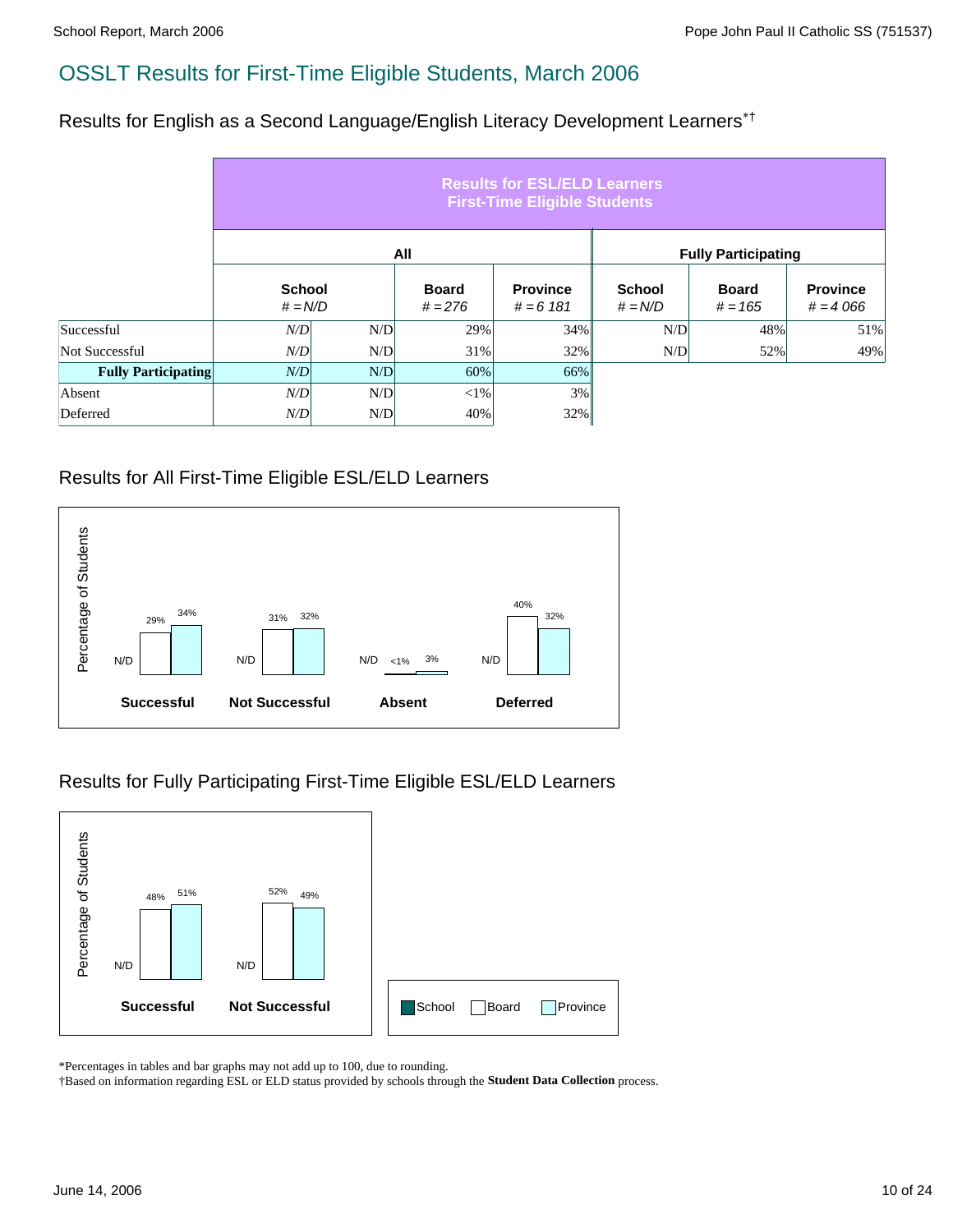Results for Students with Special Needs (excluding gifted)\*†

|                            | <b>Results for Students with Special Needs</b><br>(excluding gifted)<br><b>First-Time Eligible Students</b> |                           |     |                                |                           |                            |                                |  |  |  |
|----------------------------|-------------------------------------------------------------------------------------------------------------|---------------------------|-----|--------------------------------|---------------------------|----------------------------|--------------------------------|--|--|--|
|                            |                                                                                                             | All                       |     | <b>Fully Participating</b>     |                           |                            |                                |  |  |  |
|                            |                                                                                                             | <b>School</b><br>$# = 67$ |     | <b>Province</b><br>$# = 21755$ | <b>School</b><br>$# = 66$ | <b>Board</b><br>$# = 1280$ | <b>Province</b><br>$# = 19487$ |  |  |  |
| Successful                 | 34                                                                                                          | 51%                       | 52% | 49%                            | 52%                       | 56%                        | 55%                            |  |  |  |
| Not Successful             | 32 <sup>2</sup>                                                                                             | 48%                       | 41% | 40%                            | 48%                       | 44%                        | 45%                            |  |  |  |
| <b>Fully Participating</b> | 66                                                                                                          | 99%                       | 92% | 90%                            |                           |                            |                                |  |  |  |
| Absent                     |                                                                                                             | $1\%$                     | 3%  | 4%                             |                           |                            |                                |  |  |  |
| Deferred                   | 0                                                                                                           | $0\%$                     | 5%  | 6%                             |                           |                            |                                |  |  |  |

### Results for All First-Time Eligible Students with Special Needs (excluding gifted)



Results for Fully Participating First-Time Eligible Students with Special Needs (excluding gifted)



\*Percentages in tables and bar graphs may not add up to 100, due to rounding.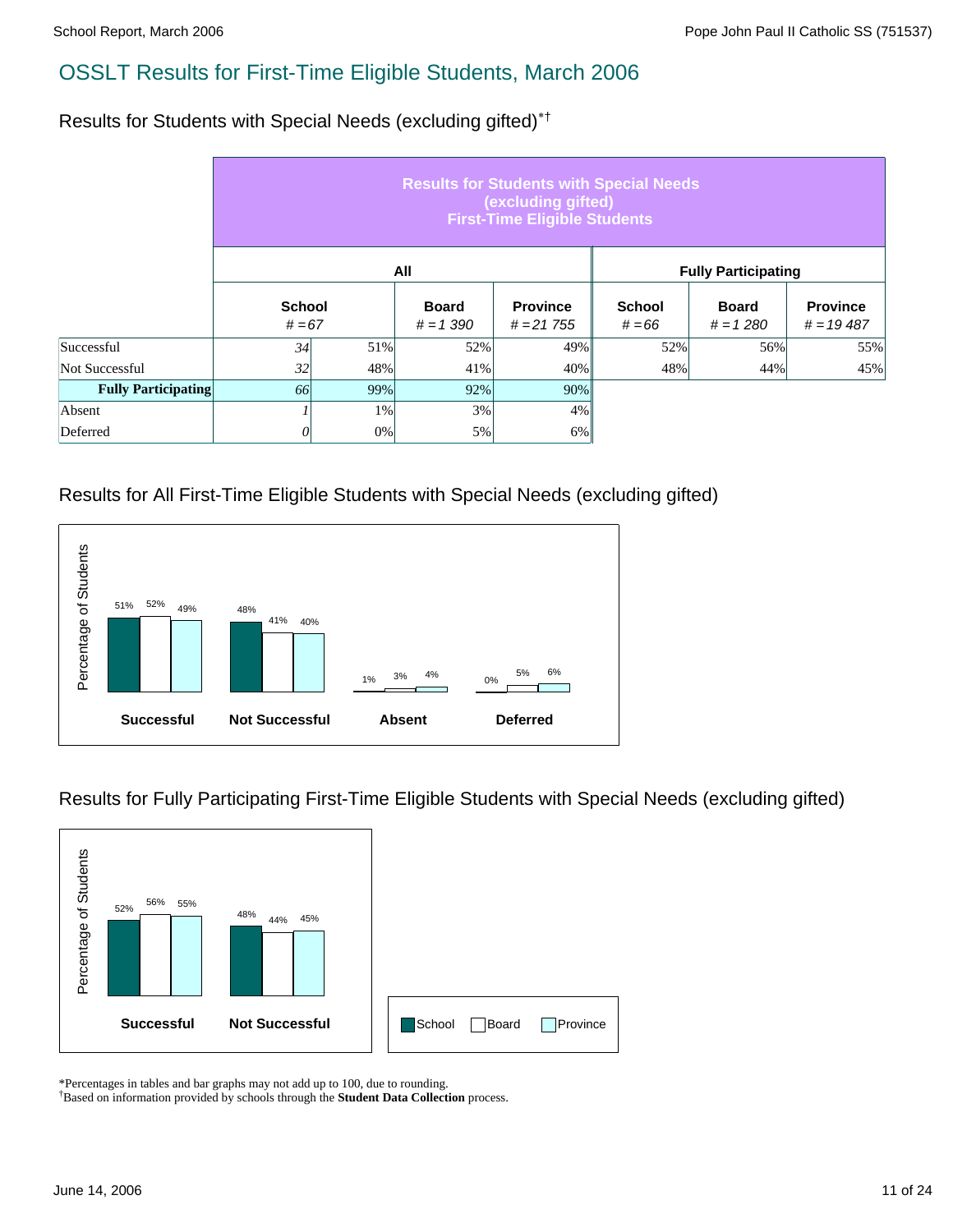School Results for Students with Special Needs Receiving Accommodations (excluding gifted)\*†

|                            | <b>School Results for Students with Special Needs Receiving Accommodations</b><br>(excluding gifted)<br><b>First-Time Eligible Students</b> |           |          |                     |                              |                                 |  |  |  |
|----------------------------|---------------------------------------------------------------------------------------------------------------------------------------------|-----------|----------|---------------------|------------------------------|---------------------------------|--|--|--|
|                            |                                                                                                                                             | All       |          |                     | <b>Fully Participating</b>   |                                 |  |  |  |
|                            | <b>IEP Only</b><br>$# = N/R$                                                                                                                |           | $# = 31$ | <b>IEP and IPRC</b> | <b>IEP Only</b><br>$# = N/R$ | <b>IEP and IPRC</b><br>$# = 30$ |  |  |  |
| Successful                 | N/R                                                                                                                                         | N/R       | 13       | 42%                 | N/R                          | 43%                             |  |  |  |
| Not Successful             | N/R                                                                                                                                         | N/R       | 17       | 55%                 | N/R                          | 57%                             |  |  |  |
| <b>Fully Participating</b> | N/R<br>N/R                                                                                                                                  |           | 30       | 97%                 |                              |                                 |  |  |  |
| Absent                     | N/R                                                                                                                                         | N/R       |          | 3%                  |                              |                                 |  |  |  |
| Deferred                   | N/R                                                                                                                                         | N/R<br>0% |          |                     |                              |                                 |  |  |  |

School Results for All First-Time Eligible Students with Special Needs Receiving Accommodations (excluding gifted)



School Results for Fully Participating First-Time Eligible Students with Special Needs Receiving Accommodations (excluding gifted)



\*Percentages in tables and bar graphs may not add up to 100, due to rounding.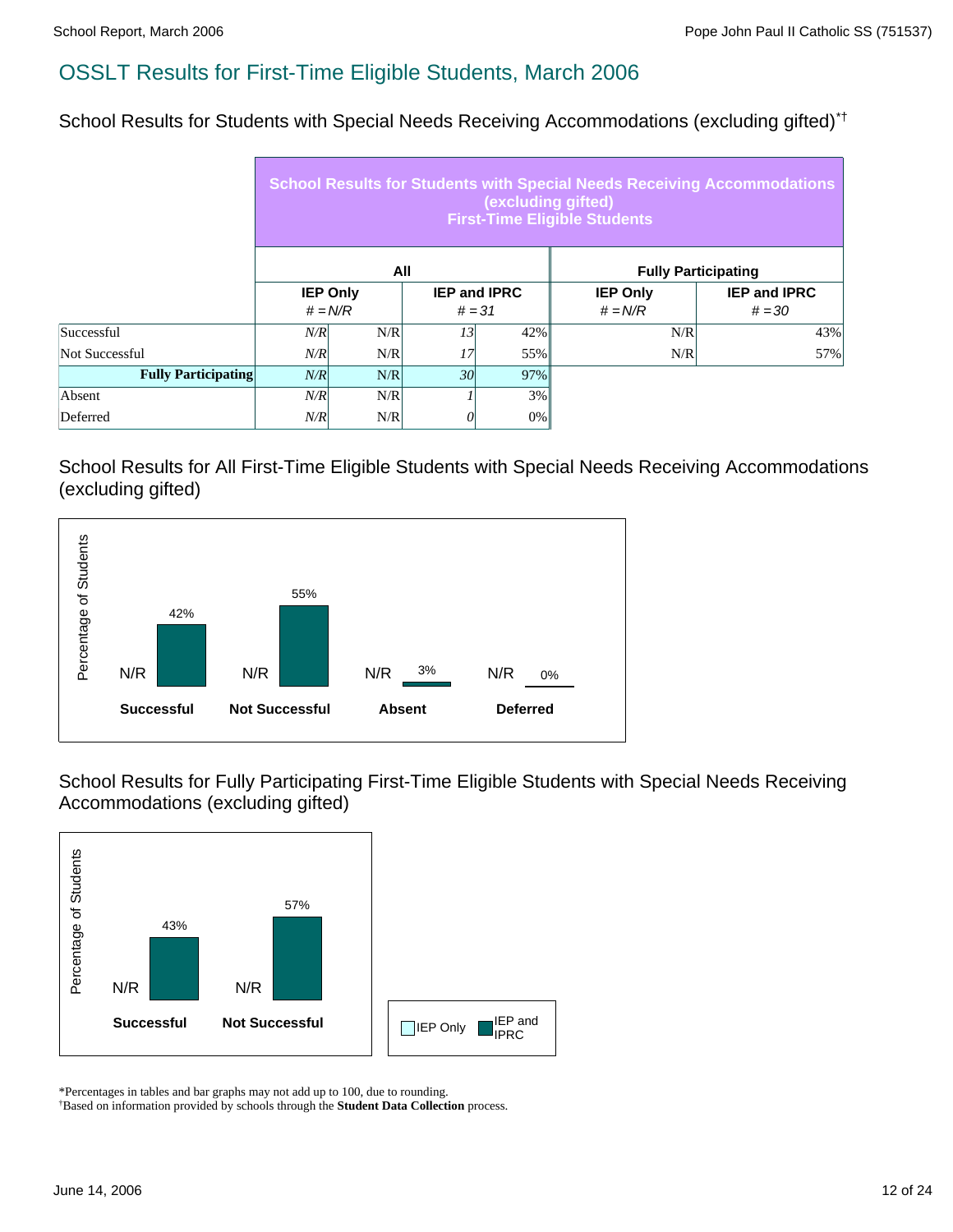Board Results for Students with Special Needs Receiving Accommodations (excluding gifted)\*†

|                            | <b>Board Results for Students with Special Needs Receiving Accommodations</b><br>(excluding gifted)<br><b>First-Time Eligible Students</b> |                              |                                  |     |                              |                                  |  |  |  |
|----------------------------|--------------------------------------------------------------------------------------------------------------------------------------------|------------------------------|----------------------------------|-----|------------------------------|----------------------------------|--|--|--|
|                            |                                                                                                                                            |                              | All                              |     |                              | <b>Fully Participating</b>       |  |  |  |
|                            |                                                                                                                                            | <b>IEP Only</b><br>$# = 326$ | <b>IEP and IPRC</b><br>$# = 779$ |     | <b>IEP Only</b><br>$# = 312$ | <b>IEP and IPRC</b><br>$# = 762$ |  |  |  |
| Successful                 | 198                                                                                                                                        | 61%                          | 385                              | 49% | 63%                          | 51%                              |  |  |  |
| Not Successful             | <i>114</i>                                                                                                                                 | 35%                          | 377                              | 48% | 37%                          | 49%                              |  |  |  |
| <b>Fully Participating</b> | 312<br>96%                                                                                                                                 |                              | 762                              | 98% |                              |                                  |  |  |  |
| Absent                     | 14                                                                                                                                         | 4%                           | 17 <sup>1</sup>                  | 2%  |                              |                                  |  |  |  |
| Deferred                   | $\theta$                                                                                                                                   | 0%                           | 0                                | 0%  |                              |                                  |  |  |  |

Board Results for All First-Time Eligible Students with Special Needs Receiving Accommodations (excluding gifted)



Board Results for Fully Participating First-Time Eligible Students with Special Needs Receiving Accommodations (excluding gifted)



\*Percentages in tables and bar graphs may not add up to 100, due to rounding.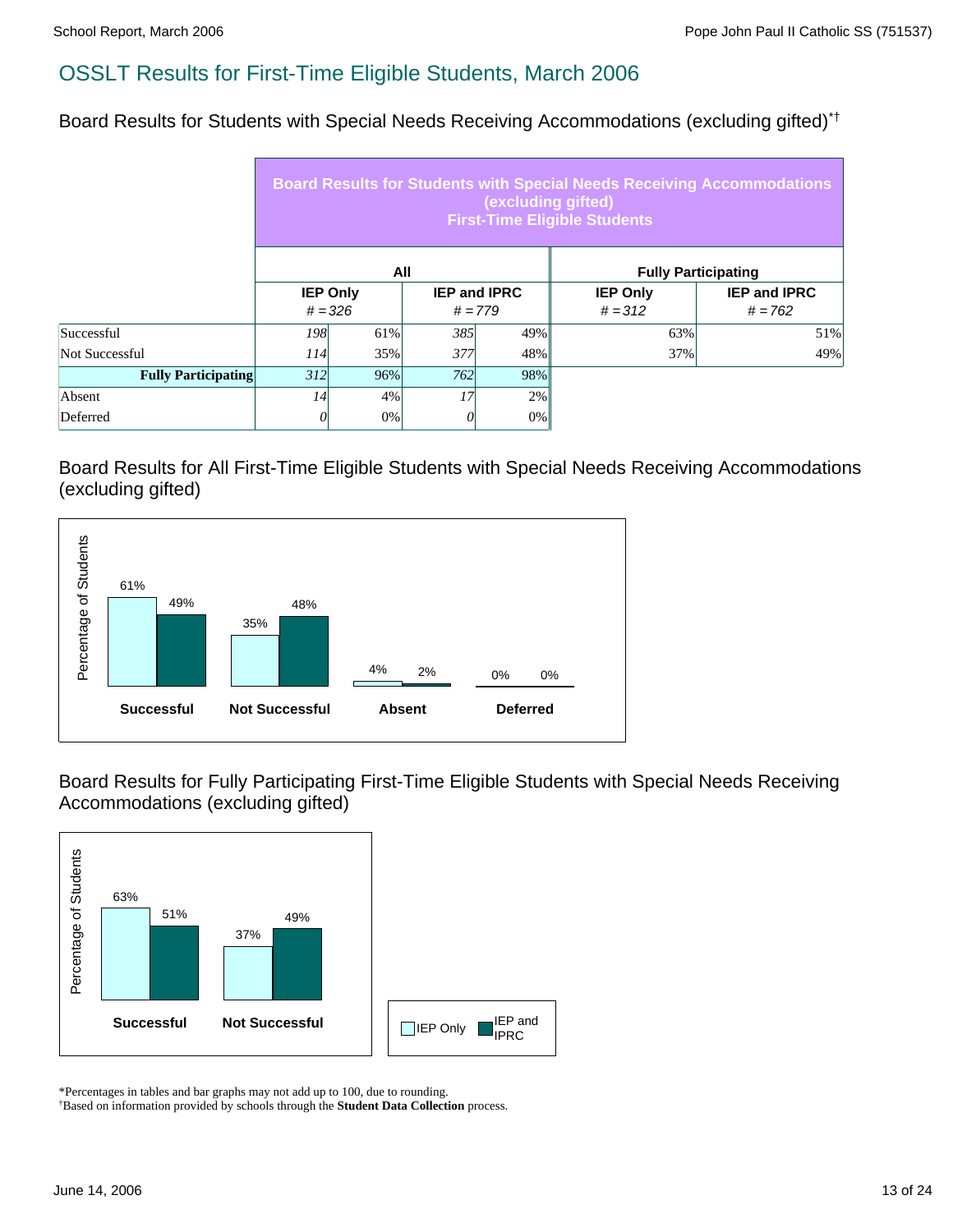Provincial Results for Students with Special Needs Receiving Accommodations (excluding gifted)\*†

|                            | <b>Provincial Results for Students with Special Needs Receiving</b><br><b>Accommodations (excluding gifted)</b><br><b>First-Time Eligible Students</b> |                 |        |                                    |                               |                                    |  |  |  |  |  |
|----------------------------|--------------------------------------------------------------------------------------------------------------------------------------------------------|-----------------|--------|------------------------------------|-------------------------------|------------------------------------|--|--|--|--|--|
|                            |                                                                                                                                                        | All             |        | <b>Fully Participating</b>         |                               |                                    |  |  |  |  |  |
|                            | $# = 4482$                                                                                                                                             | <b>IEP Only</b> |        | <b>IEP and IPRC</b><br>$# = 13082$ | <b>IEP Only</b><br>$# = 4289$ | <b>IEP and IPRC</b><br>$# = 12602$ |  |  |  |  |  |
| Successful                 | 2 5 1 0                                                                                                                                                | 56%             | 6 6 29 | 51%                                | 59%                           | 53%                                |  |  |  |  |  |
| Not Successful             | 1 7 7 9                                                                                                                                                | 40%             | 5973   | 46%                                | 41%                           | 47%                                |  |  |  |  |  |
| <b>Fully Participating</b> | 4 2 8 9                                                                                                                                                | 96%             | 12 602 | $96\%$                             |                               |                                    |  |  |  |  |  |
| Absent                     | 193 <sup> </sup>                                                                                                                                       | 4%              | 480    | 4%                                 |                               |                                    |  |  |  |  |  |
| Deferred                   | 0                                                                                                                                                      | 0%              | 0      | $0\%$                              |                               |                                    |  |  |  |  |  |

#### Provincial Results for All First-Time Eligible Students with Special Needs Receiving Accommodations (excluding gifted)



Provincial Results for Fully Participating First-Time Eligible Students with Special Needs Receiving Accommodations (excluding gifted)



\*Percentages in tables and bar graphs may not add up to 100, due to rounding.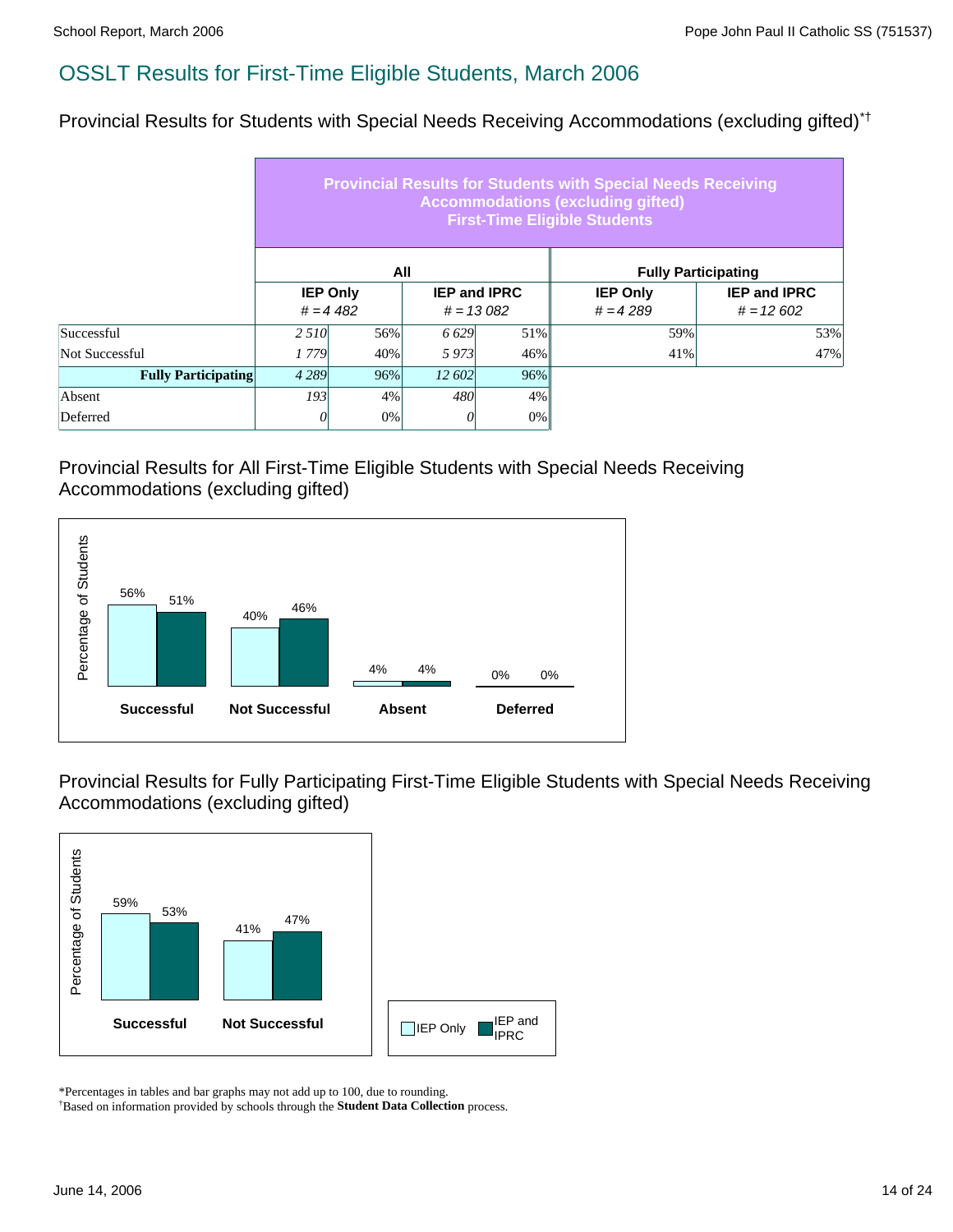Results for Students Taking Academic-Level English\*†

|                            | <b>Results for Students Taking</b><br><b>Academic Level English</b><br><b>First-Time Eligible Students</b> |                            |     |                                  |                            |                            |                                 |  |  |  |  |  |  |
|----------------------------|------------------------------------------------------------------------------------------------------------|----------------------------|-----|----------------------------------|----------------------------|----------------------------|---------------------------------|--|--|--|--|--|--|
|                            | All<br><b>Fully Participating</b>                                                                          |                            |     |                                  |                            |                            |                                 |  |  |  |  |  |  |
|                            |                                                                                                            | <b>School</b><br>$# = 260$ |     | <b>Province</b><br>$# = 102 066$ | <b>School</b><br>$# = 259$ | <b>Board</b><br>$# = 4580$ | <b>Province</b><br>$# = 100164$ |  |  |  |  |  |  |
| Successful                 | 236                                                                                                        | 91%                        | 93% | 94%                              | 91%                        | 94%                        | 96%                             |  |  |  |  |  |  |
| Not Successful             | 23                                                                                                         | 9%                         | 6%  | 4%                               | 9%                         | 6%                         | 4%                              |  |  |  |  |  |  |
| <b>Fully Participating</b> | 259                                                                                                        | 100%                       | 99% | 98%                              |                            |                            |                                 |  |  |  |  |  |  |
| Absent                     |                                                                                                            | ${<}1\%$                   | 1%  | $1\%$                            |                            |                            |                                 |  |  |  |  |  |  |
| Deferred                   | $< 1\%$<br>$0\%$<br>$<$ 1%<br>0                                                                            |                            |     |                                  |                            |                            |                                 |  |  |  |  |  |  |

### Results for All First-Time Eligible Students Taking Academic-Level English



Results for Fully Participating First-Time Eligible Students Taking Academic-Level English



\*Percentages in tables and bar graphs may not add up to 100, due to rounding.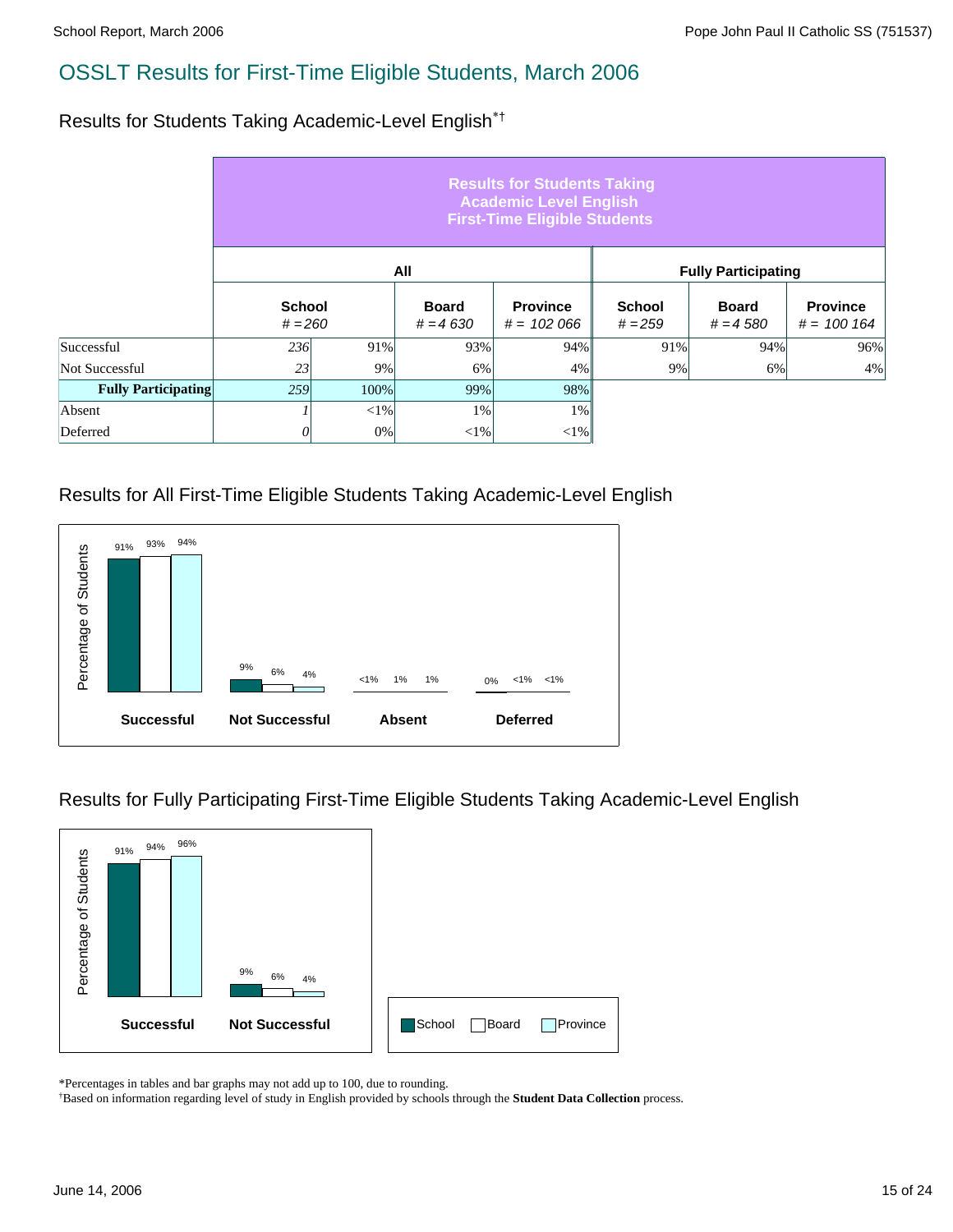Results for Students Taking Applied-Level English\*†

|                            | <b>Results for Students Taking</b><br><b>Applied Level English</b><br><b>First-Time Eligible Students</b> |                           |     |                                |                           |                            |                                 |  |  |  |  |  |  |
|----------------------------|-----------------------------------------------------------------------------------------------------------|---------------------------|-----|--------------------------------|---------------------------|----------------------------|---------------------------------|--|--|--|--|--|--|
|                            | All<br><b>Fully Participating</b>                                                                         |                           |     |                                |                           |                            |                                 |  |  |  |  |  |  |
|                            |                                                                                                           | <b>School</b><br>$# = 68$ |     | <b>Province</b><br>$# = 39273$ | <b>School</b><br>$# = 66$ | <b>Board</b><br>$# = 1520$ | <b>Province</b><br>$# = 36,406$ |  |  |  |  |  |  |
| Successful                 | 30 <sup>l</sup>                                                                                           | 44%                       | 48% | 60%                            | 45%                       | 51%                        | 65%                             |  |  |  |  |  |  |
| Not Successful             | 36                                                                                                        | 53%                       | 45% | 33%                            | 55%                       | 49%                        | 35%                             |  |  |  |  |  |  |
| <b>Fully Participating</b> | 66                                                                                                        | 97%                       | 94% | 93%                            |                           |                            |                                 |  |  |  |  |  |  |
| Absent                     | ◠                                                                                                         | 3%                        | 3%  | 5%                             |                           |                            |                                 |  |  |  |  |  |  |
| Deferred                   | 3%<br>2%<br>$0\%$<br>0                                                                                    |                           |     |                                |                           |                            |                                 |  |  |  |  |  |  |

### Results for All First-Time Eligible Students Taking Applied-Level English



Results for Fully Participating First-Time Eligible Students Taking Applied-Level English



\*Percentages in tables and bar graphs may not add up to 100, due to rounding.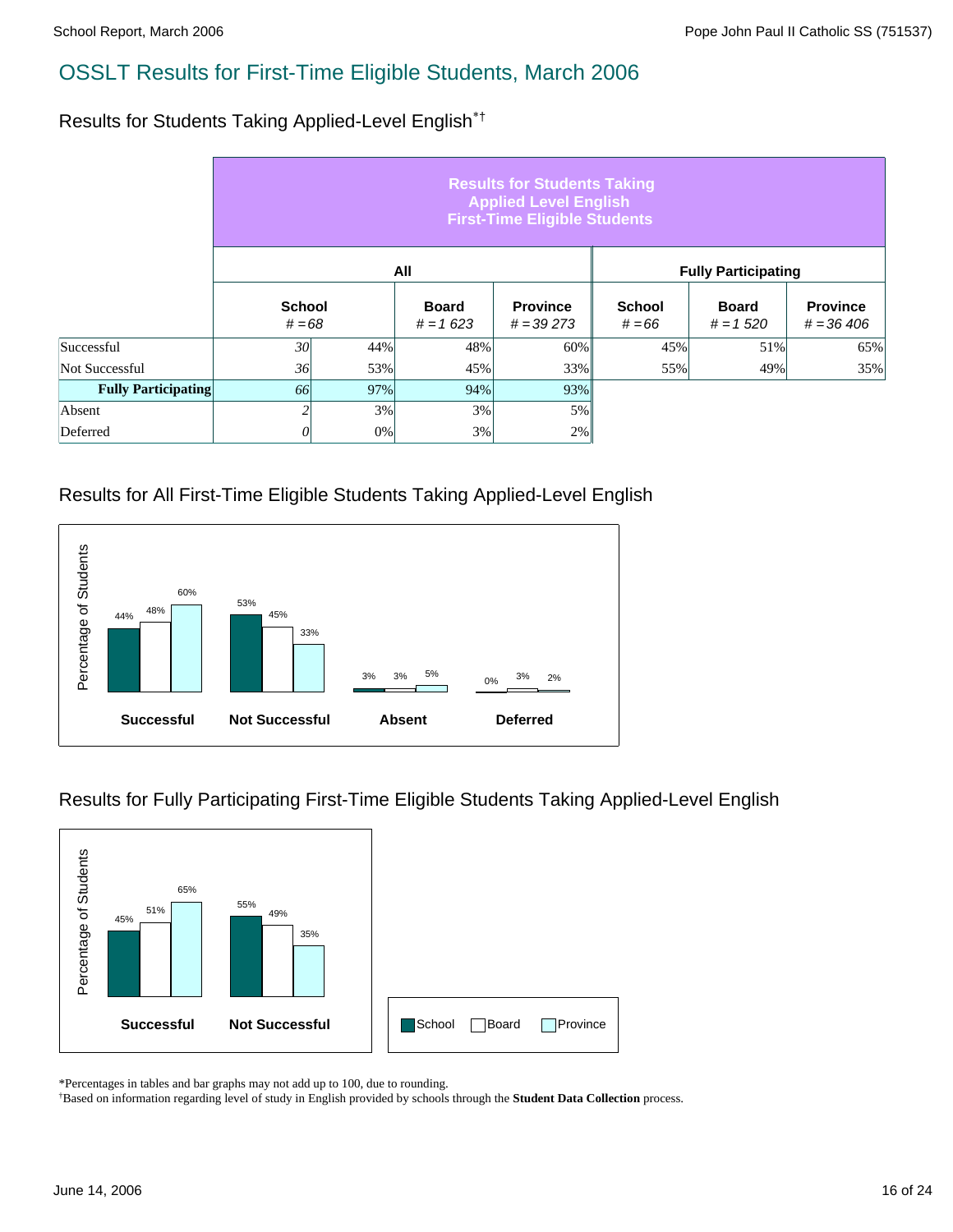Results for Students Taking Locally Developed English Course\*†

|                            | <b>Results for Students Taking</b><br><b>Locally Developed English Course</b><br><b>First-Time Eligible Students</b> |     |                           |                                |                            |                           |                               |  |  |  |  |  |
|----------------------------|----------------------------------------------------------------------------------------------------------------------|-----|---------------------------|--------------------------------|----------------------------|---------------------------|-------------------------------|--|--|--|--|--|
|                            | All<br><b>Fully Participating</b>                                                                                    |     |                           |                                |                            |                           |                               |  |  |  |  |  |
| <b>School</b><br>$# = N/R$ |                                                                                                                      |     | <b>Board</b><br>$# = 157$ | <b>Province</b><br>$# = 5 191$ | <b>School</b><br>$# = N/R$ | <b>Board</b><br>$# = 121$ | <b>Province</b><br>$# = 3734$ |  |  |  |  |  |
| Successful                 | N/R                                                                                                                  | N/R | 17%                       | 17%                            | N/R                        | 22%                       | 24%                           |  |  |  |  |  |
| Not Successful             | N/R                                                                                                                  | N/R | 60%                       | 55%                            | N/R                        | 78%                       | 76%                           |  |  |  |  |  |
| <b>Fully Participating</b> | N/R                                                                                                                  | N/R | 77%                       | 72%                            |                            |                           |                               |  |  |  |  |  |
| Absent                     | N/R                                                                                                                  | N/R | 7%                        | 8%                             |                            |                           |                               |  |  |  |  |  |
| Deferred                   | N/R<br>N/R<br>20%<br>16%                                                                                             |     |                           |                                |                            |                           |                               |  |  |  |  |  |

### Results for All First-Time Eligible Students Taking Locally Developed English Course



Results for Fully Participating First-Time Eligible Students Taking Locally Developed English Course



\*Percentages in tables and bar graphs may not add up to 100, due to rounding.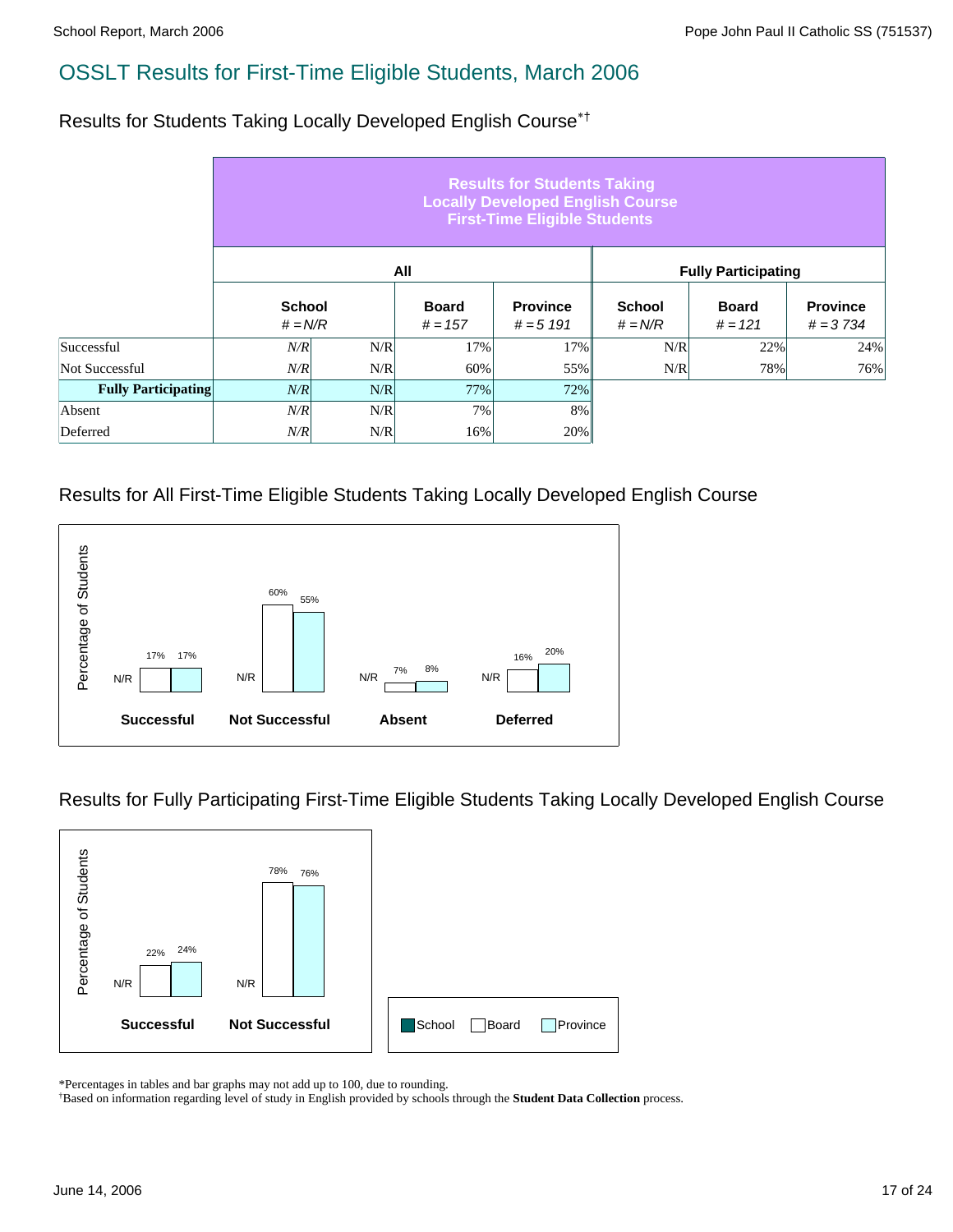Results for Students Taking English as a Second Language (ESL)/English Literacy Development (ELD) Course\*†

|                            | <b>Results for Students Taking</b><br><b>ESL/ELD Course</b><br><b>First-Time Eligible Students</b> |                            |                           |                               |                            |                           |                                |  |  |  |  |  |
|----------------------------|----------------------------------------------------------------------------------------------------|----------------------------|---------------------------|-------------------------------|----------------------------|---------------------------|--------------------------------|--|--|--|--|--|
|                            | <b>Fully Participating</b><br>All                                                                  |                            |                           |                               |                            |                           |                                |  |  |  |  |  |
|                            |                                                                                                    | <b>School</b><br>$# = N/D$ | <b>Board</b><br>$# = 265$ | <b>Province</b><br>$# = 5557$ | <b>School</b><br>$# = N/D$ | <b>Board</b><br>$# = 139$ | <b>Province</b><br>$# = 3 129$ |  |  |  |  |  |
| Successful                 | N/D                                                                                                | N/D                        | 24%                       | 27%                           | N/D                        | 45%                       | 48%                            |  |  |  |  |  |
| Not Successful             | N/D                                                                                                | N/D                        | 29%                       | 29%                           | N/D                        | 55%                       | 52%                            |  |  |  |  |  |
| <b>Fully Participating</b> | N/D                                                                                                | N/D                        | 52%                       | 56%                           |                            |                           |                                |  |  |  |  |  |
| Absent                     | N/D                                                                                                | N/D                        | $<$ 1%                    | 3%                            |                            |                           |                                |  |  |  |  |  |
| Deferred                   | N/D                                                                                                | N/D                        |                           |                               |                            |                           |                                |  |  |  |  |  |

#### Results for All First-Time Eligible Students Taking ESL/ELD Course



#### Results for Fully Participating First-Time Eligible Students Taking ESL/ELD Course



\*Percentages in tables and bar graphs may not add up to 100, due to rounding.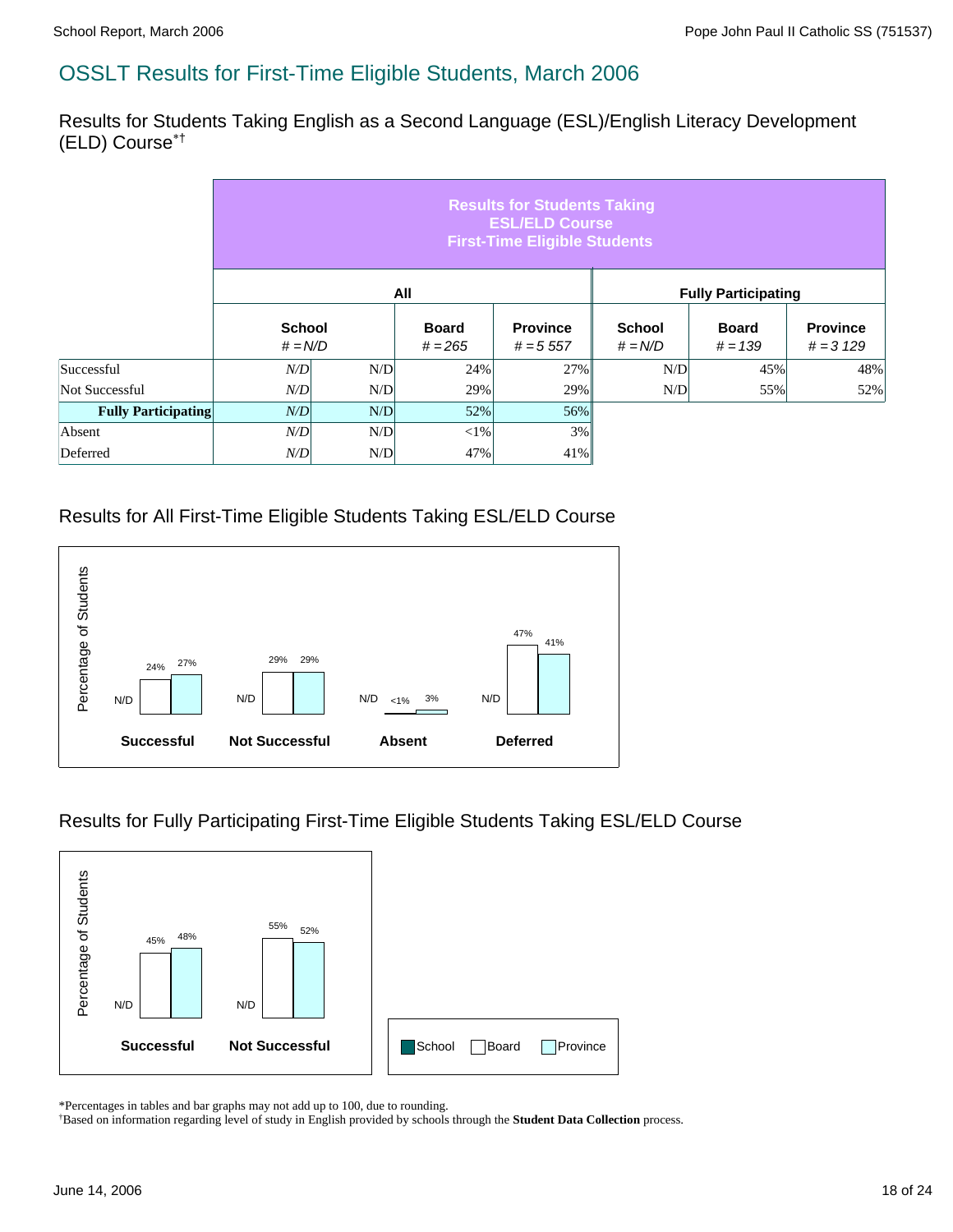### OSSLT Results over Time, February 2002–March 2006

#### Contextual Information for School\*

This information provides a context for interpreting the school's results over the past five administrations.

|                                                                                                       | <b>Feb. 2002</b> | Oct. 2002 | Oct. 2003 | Oct. 2004          | <b>Mar. 2006</b>   |
|-------------------------------------------------------------------------------------------------------|------------------|-----------|-----------|--------------------|--------------------|
| Number of first-time eligible students                                                                | 321              | 322       | 331       | 298                | 334                |
| Students who were exempted                                                                            | 0                | 0         | 2         | 0                  | 2                  |
| <b>articipation in the Test</b>                                                                       | 321              | 322       | 331       | 298                | 334                |
| <b>Number of Students</b><br>Of all first-time eligible students, those who participated fully in the |                  |           |           |                    |                    |
| assessment                                                                                            | 97%              | 99%       | 99%       | 97%                | 99%                |
| Of all first-time eligible students, those who were absent                                            | 3%               | 1%        | 1%        | 2%                 | $1\%$              |
| Of all first-time eligible students, those who were deferred                                          | 0%               | 0%        | 0%        | 1%                 | 0%                 |
| Demographic Information*                                                                              |                  |           |           |                    |                    |
| <b>Number of Students</b><br>Gender                                                                   | 321              | 322       | 331       | 298                | 334                |
| Female                                                                                                | 50%              | 54%       | 44%       | 47%                | 51%                |
| Male                                                                                                  | 50%              | 43%       | 56%       | 52%                | 49%                |
| Gender not specified                                                                                  | $<$ 1%           | 2%        | 1%        | 2%                 | 0%                 |
| <b>Student Status**</b>                                                                               |                  |           |           |                    |                    |
| English as a second language (ESL) or English literacy development<br>(ELD) learners                  | 1%               | 1%        | 1%        | $3\%$ <sup>+</sup> | $0\%$ <sup>+</sup> |
| ESL/ELD learners receiving special provisions***                                                      | n/a              | n/a       | n/a       | $n/a^+$            | $0\%$ <sup>+</sup> |
| Identified as students with special needs (excluding gifted)                                          | 12%              | 10%       | 10%       | 8%                 | 20%                |
| Students with special needs receiving accommodations (excluding<br>gifted)***                         | 9%               | 9%        | 10%       | 8%                 | 11%                |
| Level of Study for English****                                                                        |                  |           |           |                    |                    |
| Academic                                                                                              | 0%               | 77%       | 74%       | 80%                | 78%                |
| Applied                                                                                               | 0%               | 18%       | 24%       | 16%                | 20%                |
| Locally developed                                                                                     | 0%               | 4%        | 2%        | $<$ l $%$          | $<$ 1%             |
| ESL/ELD                                                                                               | n/a              | n/a       | n/a       | 3%                 | 0%                 |
| Demographic Information*                                                                              |                  |           |           |                    |                    |
| based on Student Questionnaire data)<br><b>Number of Respondants</b>                                  | n/a              | n/a       | 329       | 289                | 327                |
| Language                                                                                              |                  |           |           |                    |                    |
| First language learned at home was other than English                                                 | n/a              | n/a       | 25%       | 29%                | 25%                |
| Speak only or mostly English at home                                                                  | n/a              | n/a       | 72%       | 75%                | 76%                |
| Speak another language (or languages) as often as English at home                                     | n/a              | n/a       | 23%       | 19%                | 20%                |
| Speak only or mostly another language (or other languages) at home                                    | n/a              | n/a       | 5%        | 5%                 | 4%                 |

\* Demographic information is provided by schools and/or boards through the **Student Data Collection** process, except data pertaining to "Language," which are gathered from the **Student Questionnaire** completed by students.

\*\* See the Explanation of Terms.<br>\*\*\* Percentages are based on fully

Percentages are based on fully participating students.

\*\*\*\* Data pertaining to level of study for English course may not account for all students; some data may be missing because they were not reported by schools.

As the definition for the ESL/ELD group changed effective the 2004 assessments from "students enrolled in an ESL/ELD program" to "students designated as ESL/ELD learners," the percentage of students in this group may not be comparable with previous years.

n/a Information not available.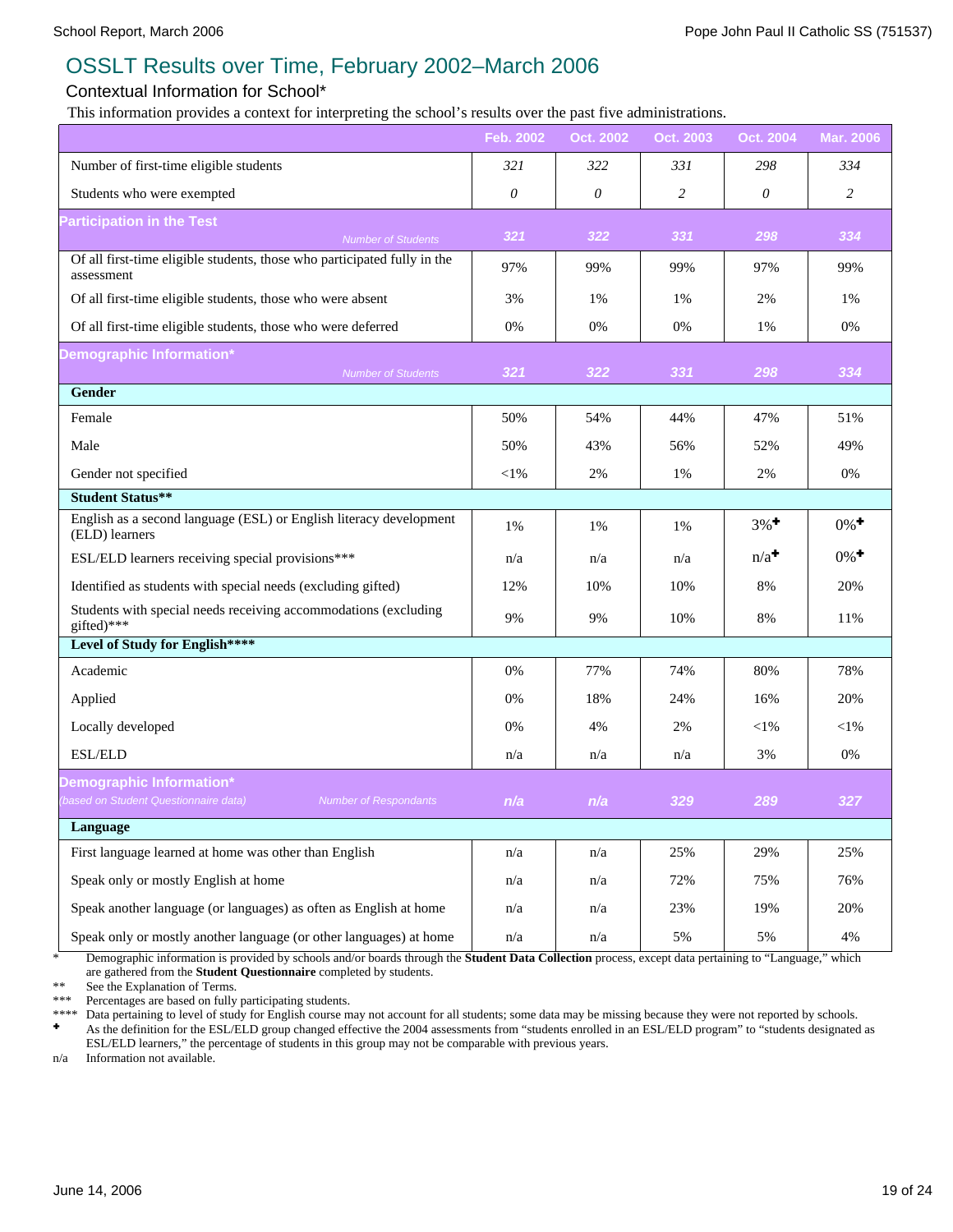# OSSLT Results over Time, February 2002–March 2006

|                                                    | <b>School Results: All First-Time Eligible Students*</b> |     |                 |       |                 |       |                 |     |                      |     |  |  |  |
|----------------------------------------------------|----------------------------------------------------------|-----|-----------------|-------|-----------------|-------|-----------------|-----|----------------------|-----|--|--|--|
|                                                    | <b>February</b><br>2002                                  |     | October<br>2002 |       | October<br>2003 |       | October<br>2004 |     | <b>March</b><br>2006 |     |  |  |  |
| <b>Number</b><br>of Students                       | 321                                                      |     | 322             |       | 331             |       | 298             |     | 334                  |     |  |  |  |
| Successful                                         | <b>220</b>                                               | 69% | 217             | 67%   | 248             | 75%   | 231             | 78% | <b>270</b>           | 81% |  |  |  |
| Not Successful                                     | 91                                                       | 28% | 102             | 32%   | 80              | 24%   | 58              | 19% | 61                   | 18% |  |  |  |
| <b>Fully</b><br><b>Participating</b>               | 311                                                      | 97% | 319             | 99%   | 328             | 99%   | 289             | 97% | 331                  | 99% |  |  |  |
| Absent                                             | 10                                                       | 3%  | 3               | $1\%$ | 3               | 1%    | 6               | 2%  | $\mathfrak{z}$       | 1%  |  |  |  |
| Deferred                                           | 0                                                        | 0%  | 0               | $0\%$ | 0               | $0\%$ | 3               | 1%  | $\theta$             | 0%  |  |  |  |
| <b>Fully</b><br><b>Participating</b><br>Successful | <b>220</b>                                               | 71% | 217             | 68%   | 248             | 76%   | 231             | 80% | 270                  | 82% |  |  |  |



#### **Board Results: All First-Time Eligible Students\***

|                                                           | February<br>2002 |     | <b>October</b><br>2002 |     | <b>October</b><br>2003 |     | <b>October</b><br>2004 |     | <b>March</b><br>2006 |     |  |
|-----------------------------------------------------------|------------------|-----|------------------------|-----|------------------------|-----|------------------------|-----|----------------------|-----|--|
| <b>Number</b><br>of Students                              | 6379             |     | 6575                   |     | 6484                   |     | 6911                   |     | 6819                 |     |  |
| Successful                                                | 3 963            | 62% | 3957                   | 60% | 4425                   | 68% | 5087                   | 74% | 5238                 | 77% |  |
| Not Successful                                            | 2020             | 32% | 2 2 9 0                | 35% | 1688                   | 26% | 1 446                  | 21% | 1 242                | 18% |  |
| <b>Fully</b><br>Participating                             | 5983             | 94% | 6 2 4 7                | 95% | 6 1 1 3                | 94% | 6 5 3 3 1              | 95% | 6480                 | 95% |  |
| Absent                                                    | 214              | 3%  | 102                    | 2%  | 162                    | 2%  | 133                    | 2%  | 117                  | 2%  |  |
| Deferred                                                  | 182              | 3%  | 226                    | 3%  | 209                    | 3%  | 245                    | 4%  | 222                  | 3%  |  |
| <b>Fully</b><br><b>Participating</b><br><b>Successful</b> | 3 963            | 66% | 3957                   | 63% | 4425                   | 72% | 5087                   | 78% | 5 2 3 8 1            | 81% |  |



'02 '02 '03 '04 '06

|                                                    | <b>Provincial Results: All First-Time Eligible Students*</b> |     |                        |       |                 |     |                 |     |                      |     |  |  |  |
|----------------------------------------------------|--------------------------------------------------------------|-----|------------------------|-------|-----------------|-----|-----------------|-----|----------------------|-----|--|--|--|
|                                                    | <b>February</b><br>2002                                      |     | <b>October</b><br>2002 |       | October<br>2003 |     | October<br>2004 |     | <b>March</b><br>2006 |     |  |  |  |
| Number<br>of Students                              | 141 061                                                      |     | 146 539                |       | 157464          |     | 160088          |     | 158 817              |     |  |  |  |
| Successful                                         | 97 227                                                       | 69% | 97459                  | 67%   | 109 609         | 70% | 121 855         | 76% | 125 830              | 79% |  |  |  |
| <b>Not Successful</b>                              | 31 805                                                       | 23% | 38 569                 | 26%   | 33 416          | 21% | 25 9 26         | 16% | 23 268               | 15% |  |  |  |
| <b>Fully</b><br><b>Participating</b>               | 129 032                                                      | 91% | 136 028                | 93%   | 143 025         | 91% | 147 781         | 92% | 149 0981             | 94% |  |  |  |
| Absent                                             | 5889                                                         | 4%  | 3 9 9 1                | 3%    | 6612            | 4%  | 5435            | 3%  | 4 7 1 5 1            | 3%  |  |  |  |
| Deferred                                           | 6 140                                                        | 4%  | 6 5 20                 | $4\%$ | 7827            | 5%  | 6872            | 4%  | 5 004                | 3%  |  |  |  |
| Fullv<br><b>Participating</b><br><b>Successful</b> | 97 227                                                       | 75% | 97459                  | 72%   | 109 609         | 77% | 121 855         | 82% | 125 830              | 84% |  |  |  |



\* Percentages in tables may not add up to 100, due to rounding.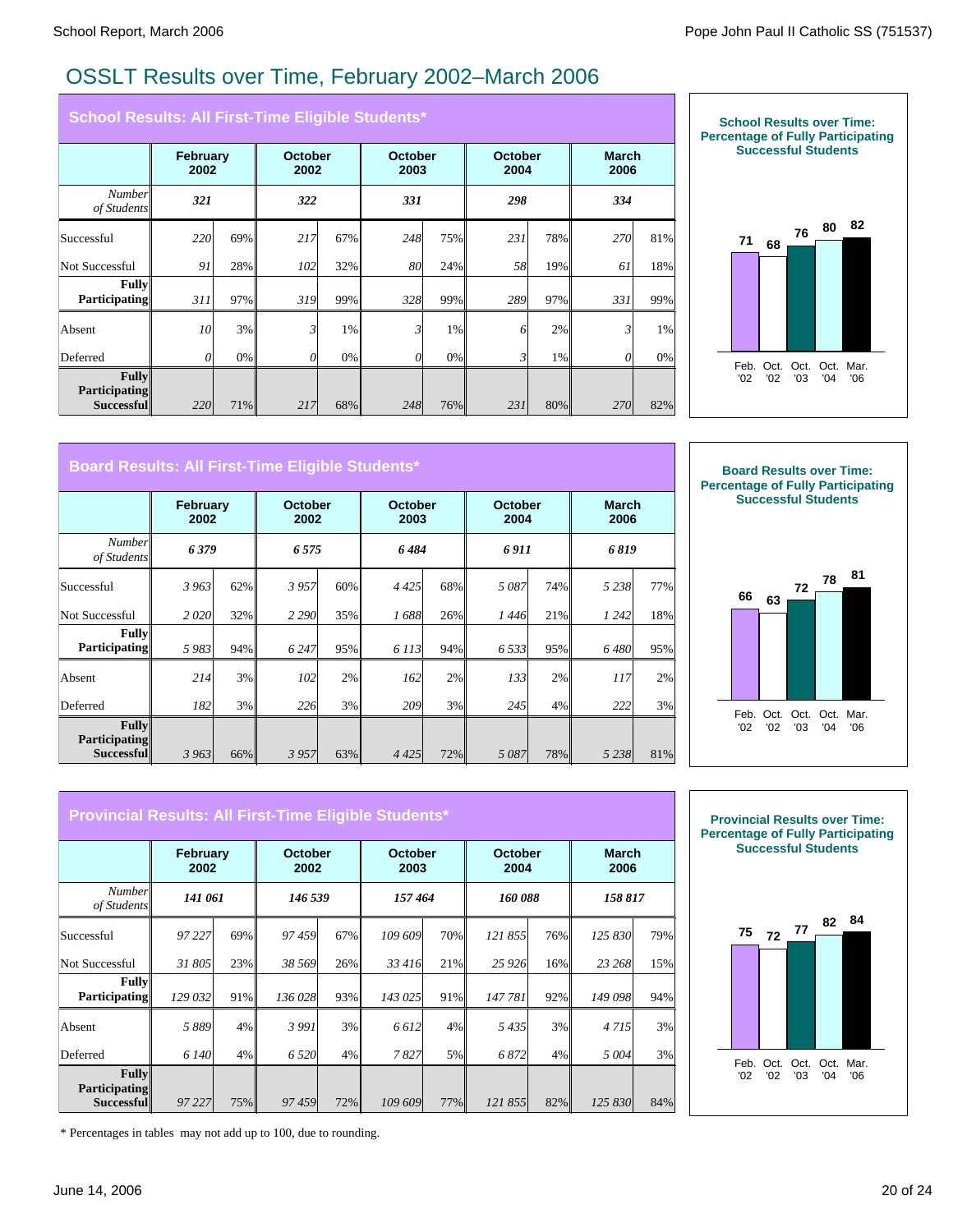

#### **Number of First-Time Eligible Students†**

|              | February 2002 |             | October 2002  |             | October 2003  |             | October 2004  |             | <b>March 2006</b> |             |
|--------------|---------------|-------------|---------------|-------------|---------------|-------------|---------------|-------------|-------------------|-------------|
|              | <b>Female</b> | <b>Male</b> | <b>Female</b> | <b>Male</b> | <b>Female</b> | <b>Male</b> | <b>Female</b> | <b>Male</b> | <b>Female</b>     | <b>Male</b> |
| School       | 159           | 161         | 175           | 139         | 144           | 185         | 139           | 154         | 172               | 162         |
| <b>Board</b> | 3 2 4 3       | 3034        | 3 3 9 0       | 3091        | 3 1 6 3       | 3067        | 3565          | 3310        | 3577              | 3 2 3 9     |
| Province     | 67 586        | 71 131      | 70 675        | 73 999      | 75 023        | 79 904      | 77 110        | 81469       | 77 358            | 81 402      |

† Includes only students for whom gender data were available.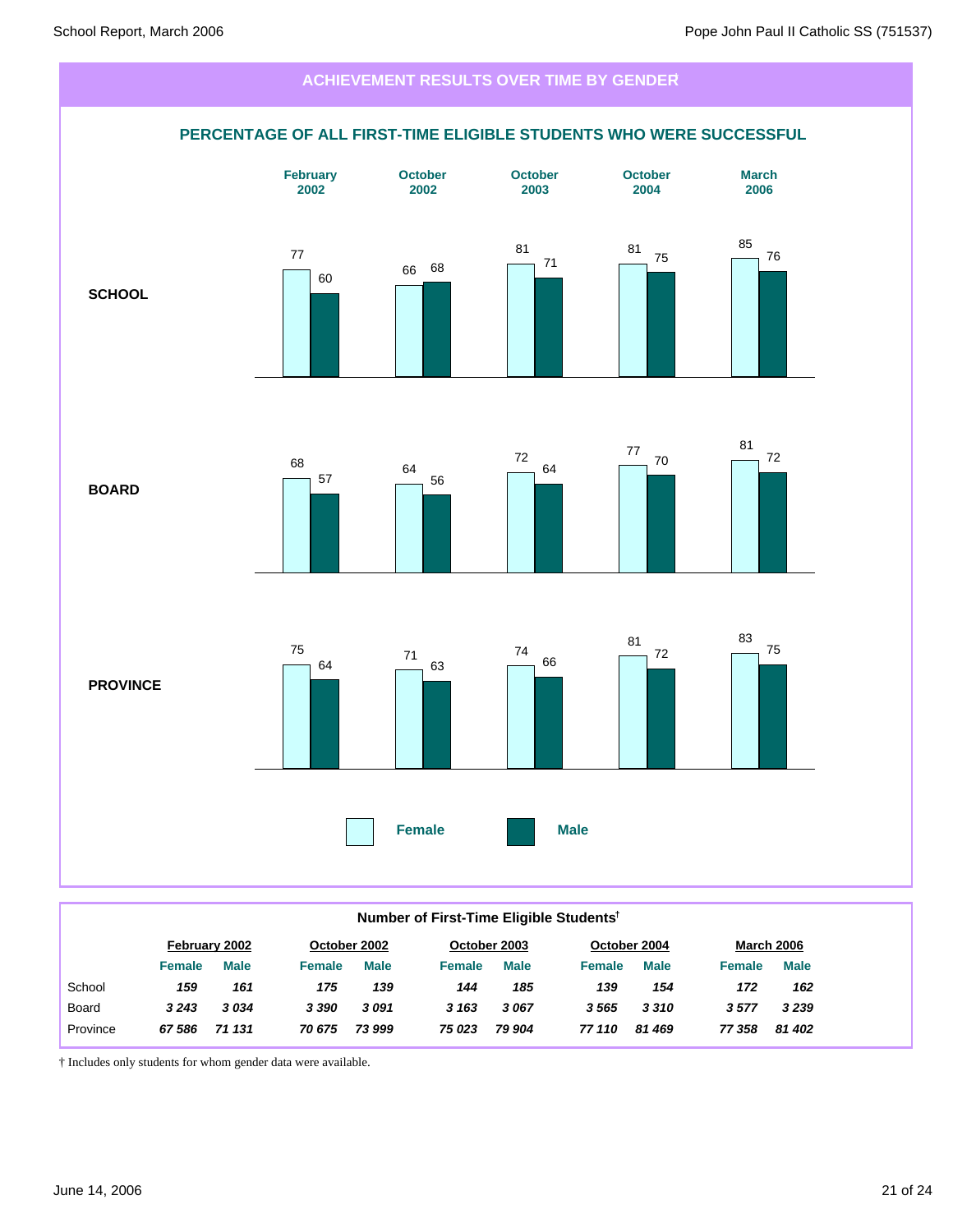

| Number of Fully Participating First-Time Eligible Students |                                                                                    |             |               |             |               |             |               |             |               |             |  |
|------------------------------------------------------------|------------------------------------------------------------------------------------|-------------|---------------|-------------|---------------|-------------|---------------|-------------|---------------|-------------|--|
|                                                            | <b>March 2006</b><br>October 2004<br>October 2002<br>October 2003<br>February 2002 |             |               |             |               |             |               |             |               |             |  |
|                                                            | <b>Female</b>                                                                      | <b>Male</b> | <b>Female</b> | <b>Male</b> | <b>Female</b> | <b>Male</b> | <b>Female</b> | <b>Male</b> | <b>Female</b> | <b>Male</b> |  |
| School                                                     | 157                                                                                | 153         | 173           | 138         | 144           | 184         | 135           | 149         | 171           | 160         |  |
| <b>Board</b>                                               | 3082                                                                               | 2834        | 3 2 5 7       | 2 906       | 3019          | 2854        | 3 3 9 4       | 3 1 1 1     | 3413          | 3064        |  |
| Province                                                   | 62 931                                                                             | 64 744      | 66 527        | 68 153      | 69 529        | 71961       | 72 296        | 74 659      | 73 081        | 75 966      |  |

† Includes only students for whom gender data were available.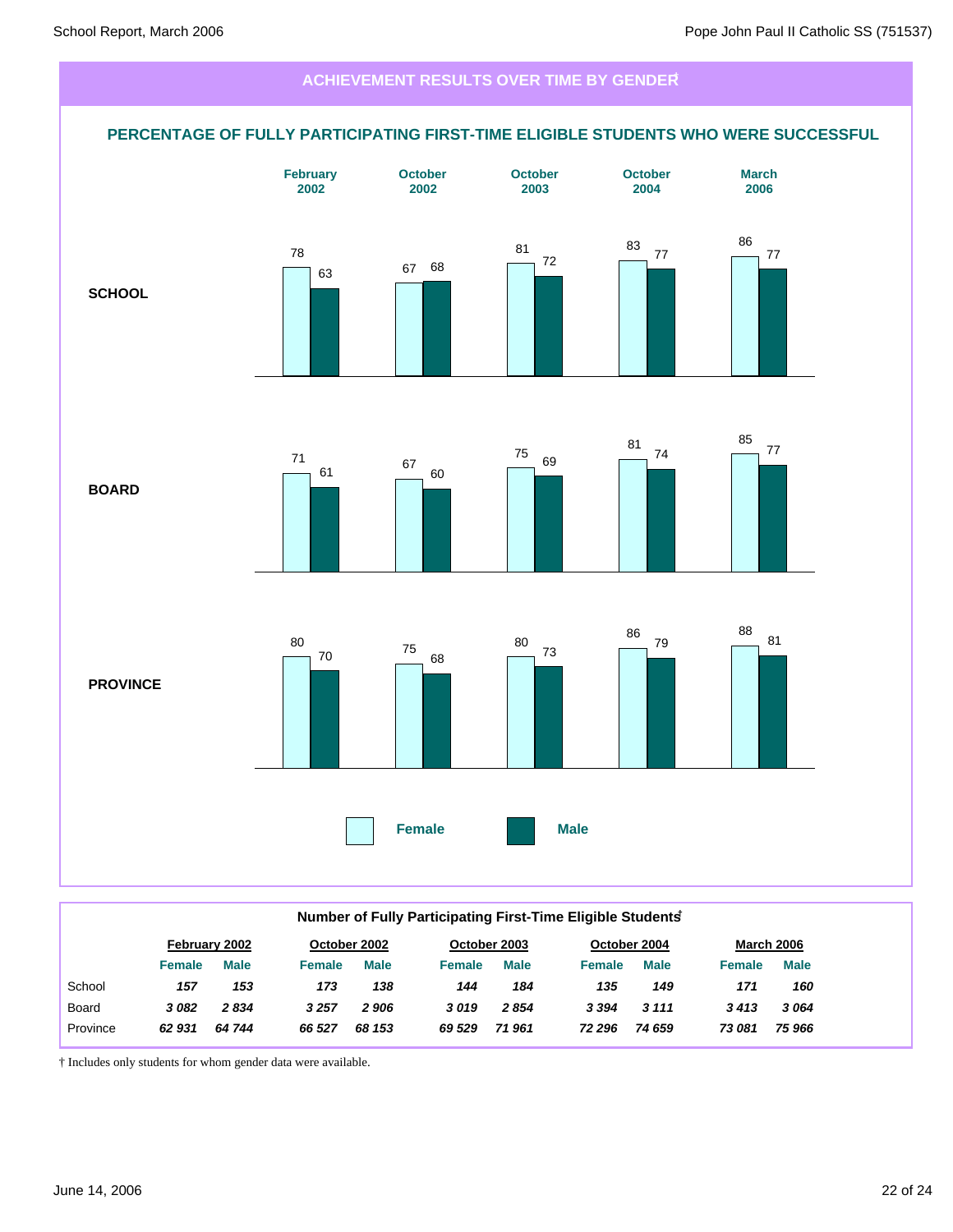# Results from the Student Questionnaire for All First-Time Eligible Students†

|                                                                                                       | <b>School</b>          |         |                           |                            | <b>Board</b>                         |                                         | <b>Province</b> |         |     |
|-------------------------------------------------------------------------------------------------------|------------------------|---------|---------------------------|----------------------------|--------------------------------------|-----------------------------------------|-----------------|---------|-----|
| <b>Percentage of first-time eligible</b><br>students indicating that                                  | $\frac{11}{4}$ (#= 327 | ဒီ<br>4 | <u>ທ</u><br>#<br>$\sigma$ | $\frac{26}{36}$<br>ဖ<br>#= | $\frac{36}{7}$<br>$\infty$<br>4<br>ō | ၜၟ<br>$\overline{\mathbf{C}}$<br>⋣<br>œ | 512<br>147<br>4 | LQ<br>4 | ш   |
| they have a computer in their home.                                                                   | 98%                    | 98%     | 97%                       | 97%                        | 97%                                  | 97%                                     | 97%             | 97%     | 97% |
| they use the computer almost every day<br>for homework.                                               | 33%                    | 34%     | 33%                       | 33%                        | 33%                                  | 32%                                     | 32%             | 34%     | 30% |
| they read the following kinds of material<br>outside school most weeks:                               |                        |         |                           |                            |                                      |                                         |                 |         |     |
| non-fiction books, e.g.,<br>biographies                                                               | 38%                    | 36%     | 40%                       | 38%                        | 40%                                  | 37%                                     | 37%             | 37%     | 36% |
| comics                                                                                                | 52%                    | 50%     | 54%                       | 43%                        | 40%                                  | 47%                                     | 41%             | 37%     | 45% |
| Web sites, e-mail, chat messages                                                                      | 94%                    | 96%     | 92%                       | 93%                        | 94%                                  | 91%                                     | 92%             | 94%     | 90% |
| letters                                                                                               | 47%                    | 50%     | 43%                       | 50%                        | 57%                                  | 41%                                     | 46%             | 55%     | 38% |
| magazines                                                                                             | 82%                    | 89%     | 73%                       | 79%                        | 88%                                  | 69%                                     | 78%             | 87%     | 70% |
| manuals, instructions                                                                                 | 50%                    | 38%     | 63%                       | 48%                        | 40%                                  | 58%                                     | 44%             | 34%     | 52% |
| newspapers                                                                                            | 68%                    | 67%     | 68%                       | 65%                        | 64%                                  | 65%                                     | 56%             | 54%     | 58% |
| novels, fiction, short stories                                                                        | 63%                    | 71%     | 55%                       | 69%                        | 80%                                  | 56%                                     | 68%             | 80%     | 57% |
| song lyrics, poems                                                                                    | 73%                    | 78%     | 68%                       | 69%                        | 80%                                  | 57%                                     | 64%             | 77%     | 51% |
| religious or spiritual writings                                                                       | 32%                    | 34%     | 29%                       | 27%                        | 28%                                  | 26%                                     | 22%             | 23%     | 20% |
| they read in English outside school for<br>more than three hours a week (not<br>including homework).  | 32%                    | 33%     | 32%                       | 37%                        | 42%                                  | 30%                                     | 41%             | 47%     | 36% |
| they have the following English-language<br>materials at home:                                        |                        |         |                           |                            |                                      |                                         |                 |         |     |
| dictionaries, encylopedias                                                                            | 96%                    | 96%     | 96%                       | 93%                        | 95%                                  | 92%                                     | 93%             | 94%     | 92% |
| (print or electronic)<br>books                                                                        | 95%                    | 98%     | 92%                       | 94%                        | 96%                                  | 91%                                     | 95%             | 97%     | 93% |
| newspapers                                                                                            | 91%                    | 92%     | 89%                       | 82%                        | 82%                                  | 82%                                     | 87%             | 88%     | 87% |
| magazines                                                                                             | 90%                    | 93%     | 87%                       | 87%                        | 90%                                  | 82%                                     | 89%             | 92%     | 86% |
| they do the following types of writing<br>outside school most weeks:                                  |                        |         |                           |                            |                                      |                                         |                 |         |     |
| e-mail, chat messages                                                                                 | 95%                    | 96%     | 95%                       | 93%                        | 94%                                  | 93%                                     | 93%             | 95%     | 90% |
| letters, journals, diaries                                                                            | 37%                    | 51%     | 22%                       | 39%                        | 57%                                  | 18%                                     | 35%             | 56%     | 15% |
| notes, directions, instructions                                                                       | 52%                    | 50%     | 54%                       | 47%                        | 48%                                  | 46%                                     | 46%             | 50%     | 42% |
| song lyrics, poems                                                                                    | 39%                    | 38%     | 40%                       | 45%                        | 51%                                  | 38%                                     | 40%             | 48%     | 32% |
| stories, fiction                                                                                      | 26%                    | 23%     | 29%                       | 31%                        | 34%                                  | 27%                                     | 28%             | 32%     | 25% |
| work-related writing                                                                                  | 62%                    | 60%     | 65%                       | 58%                        | 61%                                  | 56%                                     | 51%             | 51%     | 50% |
| they write in English outside school for<br>more than three hours a week (not<br>including homework). | 25%                    | 22%     | 28%                       | 30%                        | 33%                                  | 26%                                     | 33%             | 38%     | 27% |

† Includes only students for whom gender data were available.